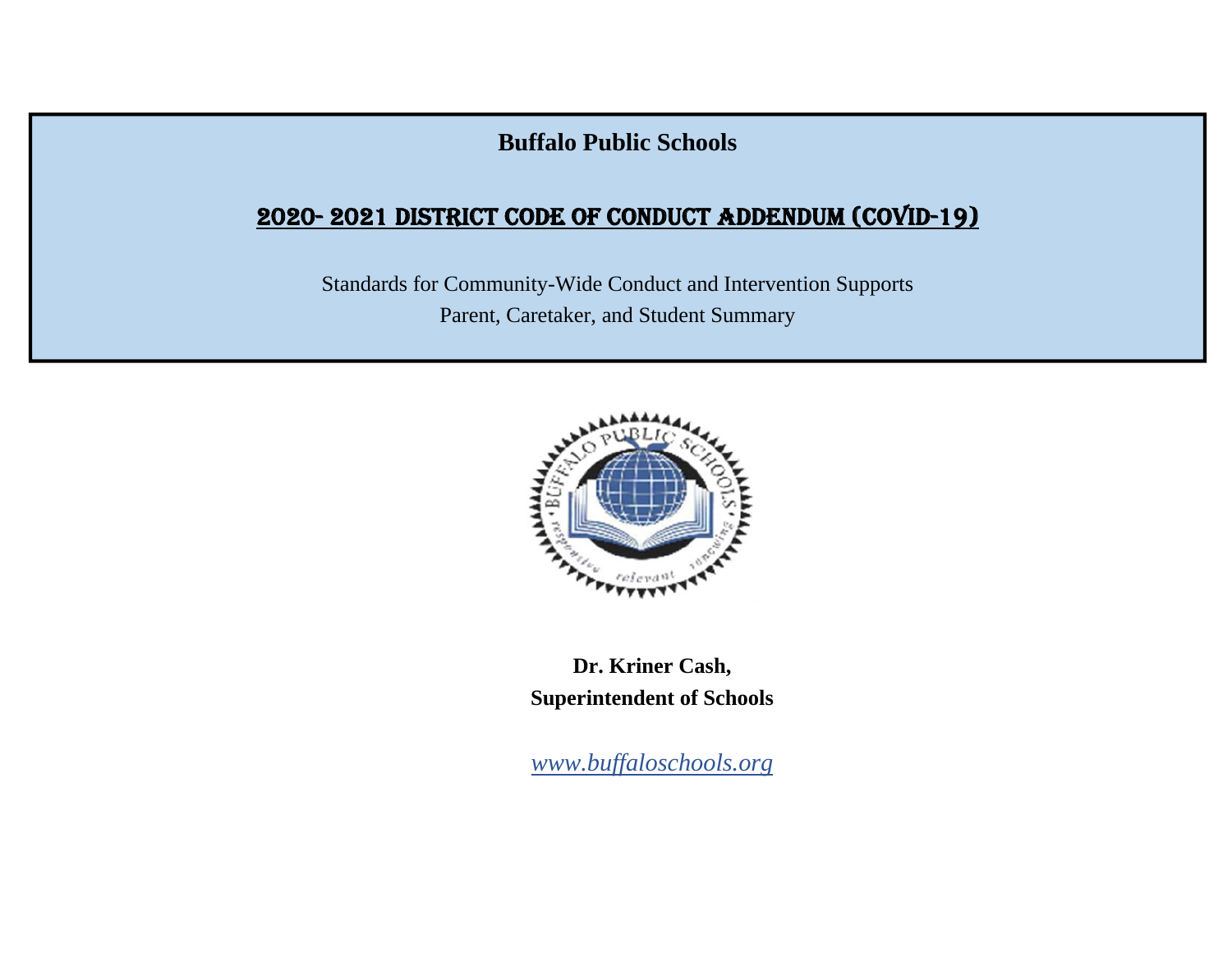#### **Board Of Education Members 2020-2021**

#### **Ms. Sharon Belton-Cottman**President and Ferry District Board Member

## **Mr. Louis Petrucci**Park District Member and Vice President of Executive Affairs

#### **Dr. Kathy Evans-Brown** East District Representative and Vice President Student Achievement

#### **Mr. Lawrence Scott**Board Member-at-Large

# **Dr. Ann Rivera**

Board Member-at-Large

## **Mr. Terrance Heard**

Board Member-at-Large and Chairman of Educational Support

## **Mrs. Hope Jay J.D.** North District Board Member

## **Ms. Paulette Woods**Central District Board Member and Finance and Operation Chairperson

#### **Ms. Jennifer Mecozzi**West District Board Member

## **Ms. Tameshia Walker**

Student Board Member - 12<sup>th</sup> Grade Student at Burgard Career and Technical Education High School

Page 1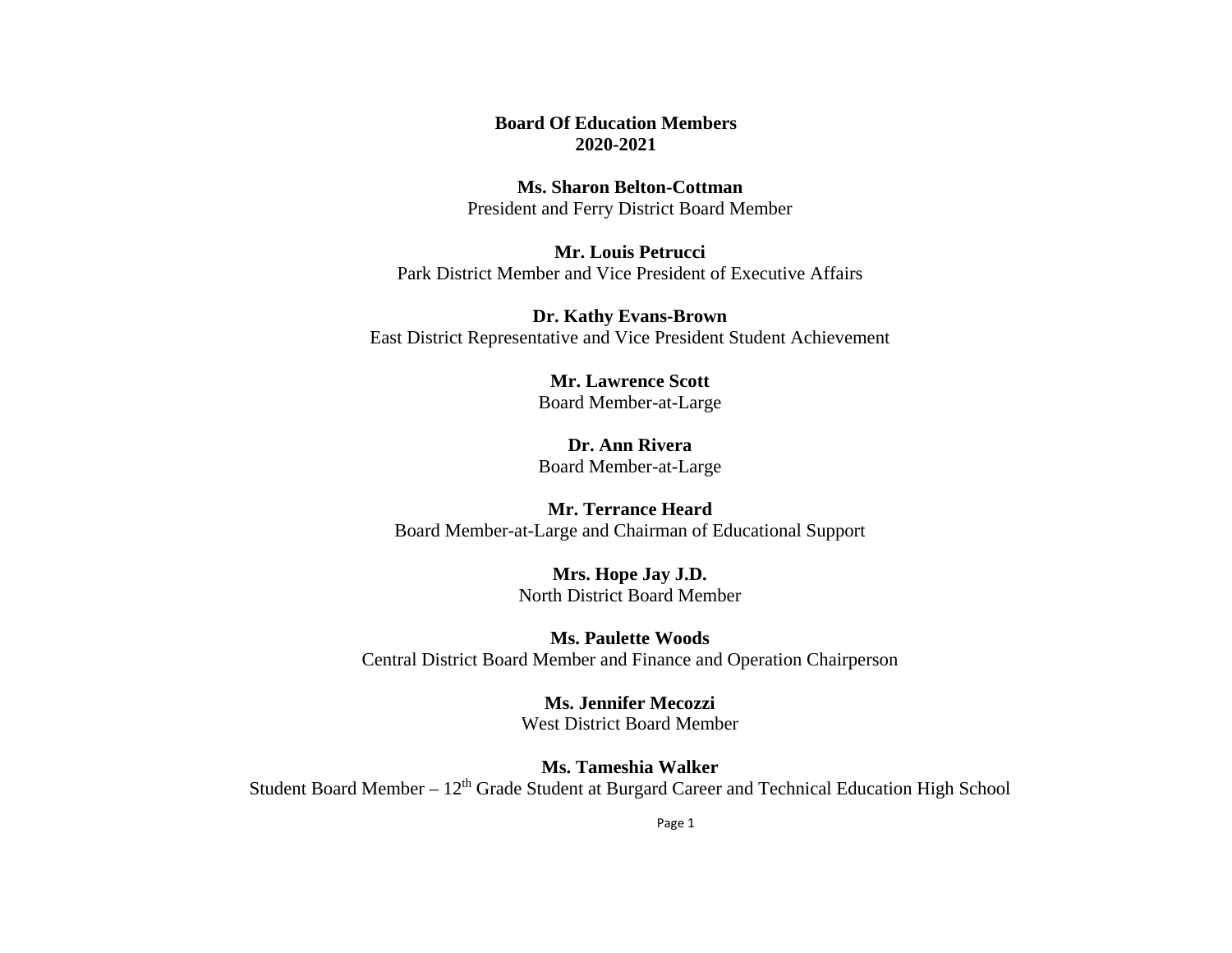## **2020- 2021 Introductory Statement:**

The Buffalo Public School (BPS) District remains committed to providing a safe, cultural and linguistically inclusive, trauma informed and responsive school environment where all students will have access to a high quality, standards-based education; and where all school and district staff may deliver educational services and supports without disruption or interference. Responsible behavior by students, school and district *personnel, community partners, parents, caregivers, and other visitors is essential to achieving this goal!*

The global COVID-19 pandemic and the ongoing mobilization against all forms of systemic disproportionality have impacted students, families, and staff greatly, necessitating the Buffalo Public School District to modify the delivery of learning for the 2020-21 school year. This addendum to the District's Code of Conduct has been developed as a result of the: NYS Governor's orders, New York State Education Department guidance, Center for Disease Control (CDC) requirements and guidance, along with the Erie County Department of Health's (DOH) guidance related to the COVID-19 pandemic; along with national anti-racist movements. This addendum establishes that expectations of the District's Code of Conduct will also apply to remote learning and provides additional guidance on policy and expectations for remote, hybrid, and100% in-person learning *for the 2020‐21 school year*.

BPS' recognizes the social and emotional impact that the COVID-19 pandemic and its interruption of the typical schooling process for students and families, and is deliberately and strategically committed to ensuring that typical school, strategically include (in a very focused effort) the nationally-recognized, "Whole School, Whole Community, Whole Child (WSSC)" approach to student learning. As such, every BPS school has a designated mental health organization assigned to support the needs of the students, in that school. These valued partners are prepared to provide social-emotional and mental health supports to BPS students. In addition, every school has a BPS Student Support Team (SST) which is comprised of a licensed and certified: School Psychologist, School Social Worker, School Guidance Counselor, and an Attendance Teacher. BPS *SST's serve* ALL of the students and families in their schools.

The BPS' remains committed to the implementation of a Tiered Restorative Practice approach that is Trauma Informed when handling student disciplinary issues. Restorative Practices encompasses fostering relationships, strengthening understanding, repairing harm, and building strong *communities.*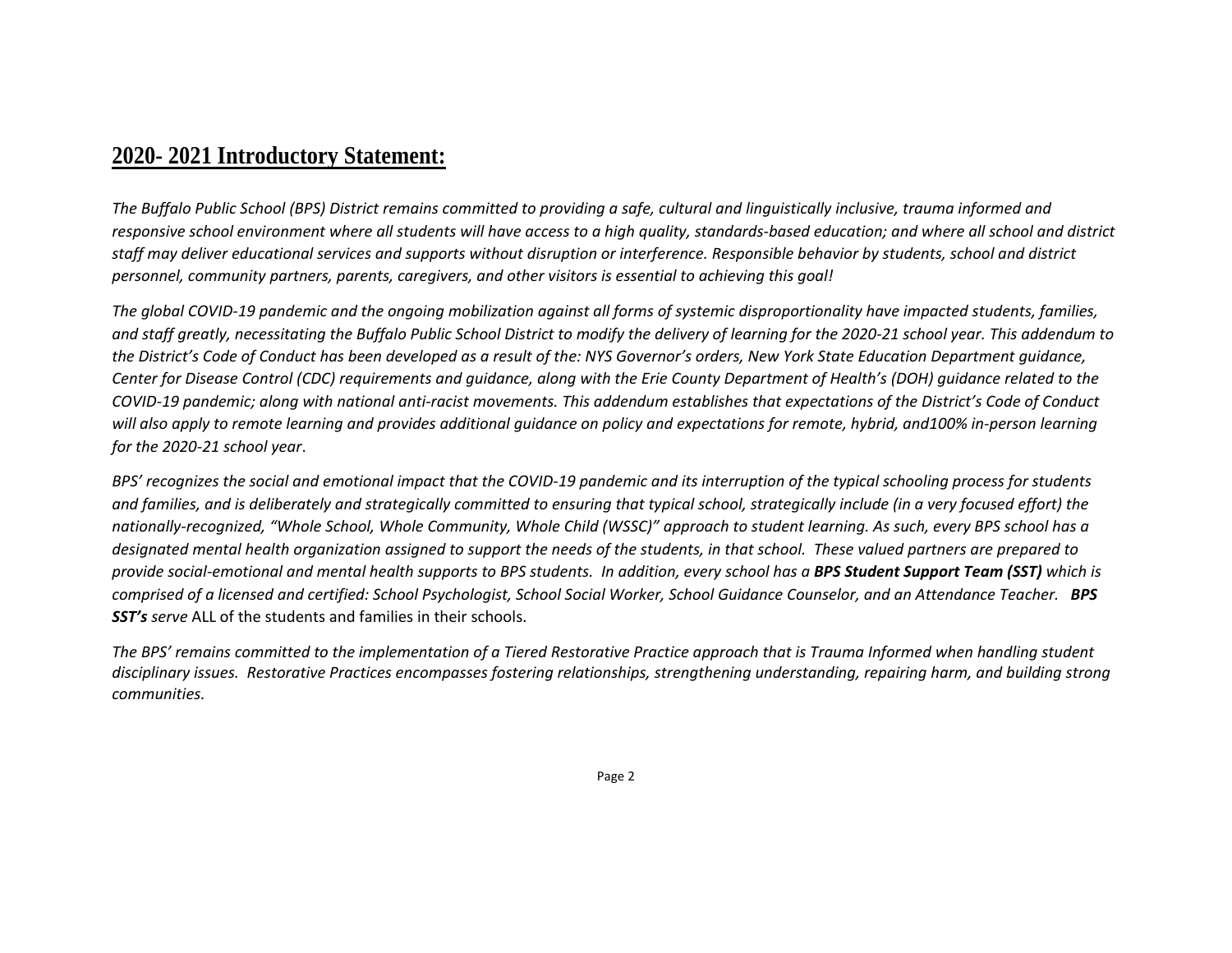

#### **Why is a Code of Conduct necessary during the COVID-19 Pandemic?**

The Buffalo Board of Education had, previous to the global COVID-19 health pandemic, adopted a Code of Conduct: Standards for Community-Wide Conduct and Intervention Supports that required students to: (1) respect each other and all school and district employees, (2) follow student behavior policies, and to (3) adhere to student behavior rules established at each school within the district.

As the Buffalo Public Schools, reimagines providing thriving, high quality educational services which are safe and supportive for all, a priority has been placed on providing culturally sustaining, equitable learning environments that allow for maximized instructional, social, and emotional services for all students whether the learning is: remote, hybrid, or full time in-person. The district's primary goal is to educate students.

If a student's behavior violates the Board Approved Code of Conduct: Standards for Community Wide Conduct and Intervention Supports document, a tiered restorative action will be implemented as a means to correct and hold accountable undesirable student behaviors and actions. This is in alignment with the Board of Education's commitment to: equity, access, opportunity, student success, legal mandates set at the state and federal levels, and key stakeholders expectations.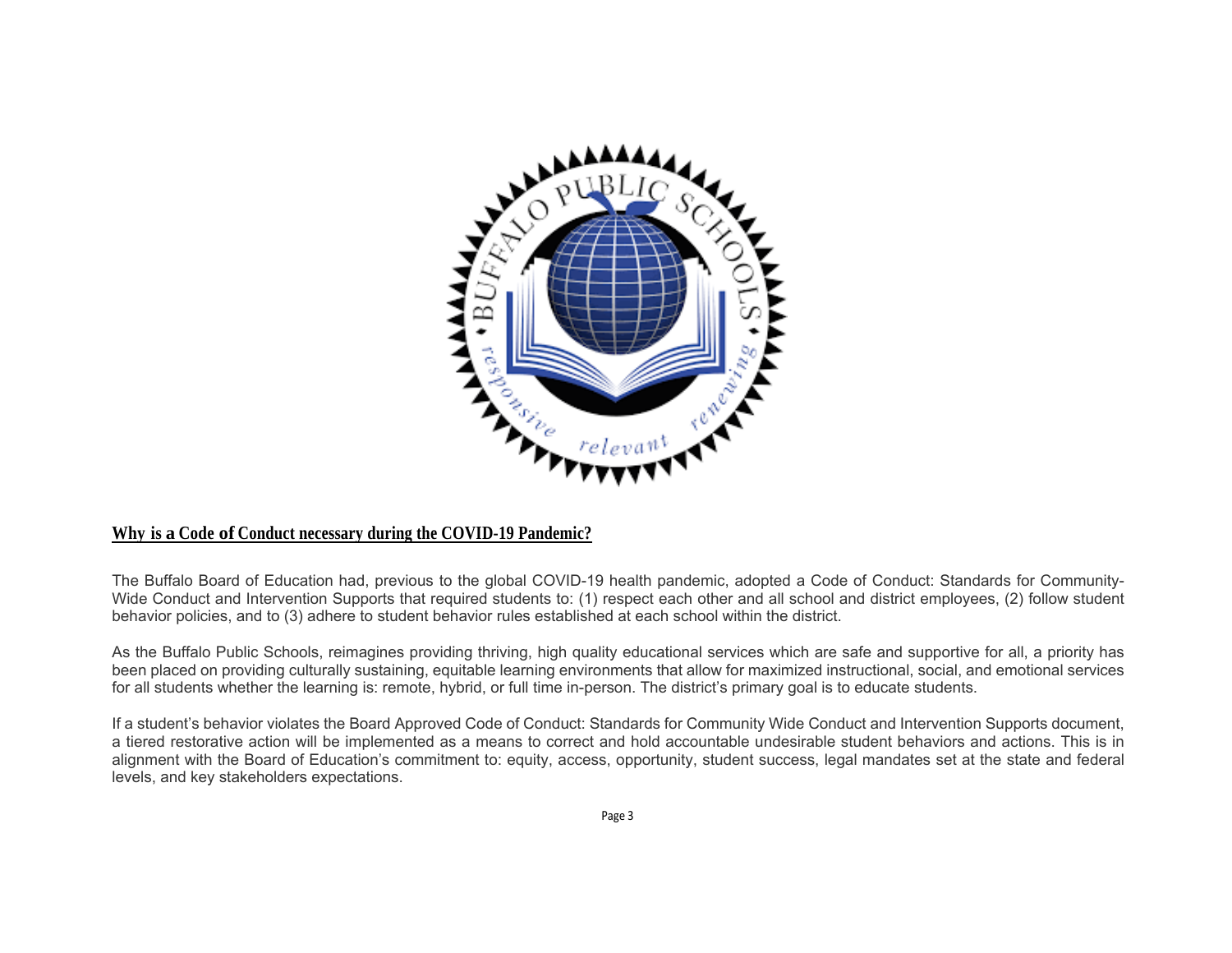#### **When is the Amended Code of Conduct effective during the COVID-19 Pandemic?**

The Amended Code of Conduct (this summarized document), is effective during the following times and in the following places:

 While on or off of school grounds **and** when using school property or engaging with any BPS online platform, including any BPS social media outlets at any time of the day, evening, or night both on school days and on days when school is not in session, if there is a negative disruption from the incident (even if it occurs on a non-school day or during out of school hours) of the normal school day.

 Off school grounds while at any activity, function or event and while traveling to and from such events and when activities off of school grounds prove to be a disruption to the normal school day.

#### **What are the expectations in the Code of Conduct during the COVID-19 Pandemic?**

The Buffalo Public Schools is committed to: (1) ensuring positive remote, hybrid, and full time in-person learning environments, (2) supporting the academic, social, and emotional needs of all students, and (3) teaching and re-enforcing equity, social emotional learning, non-violence and respect for all members of the school community. As such, the approach to discipline reflects (in this amended code of conduct document) a desire to better and more cohesively understand and address: root causes of behavioral issues, resolution of conflicts, repairing harm, restoration of relationships, and successful reintegration of students into school communities after behavioral issues, as quickly as possible.

During the COVID-19 Pandemic students have a responsibility to:

- Read and become familiar with this Amended Code of Conduct for 2020-2021:
- Attend school daily (remotely, hybrid, and/ or full-time in person), regularly, and on time;
- Engage in and complete all assignments, while striving to do the highest quality of work possible and to be granted the opportunity to receive a good education whether remote, hybrid, or in-person;
- Be aware of all rules and expectations regarding student's behavior and how to conduct oneself in accordance with this addendum, including learning and engaging online;
- Treat all others fairly and with respect, in accordance with the District's Standards for Community- Wide Conduct and Intervention Supports: Code of Conduct and the provisions of the Dignity Act, in a manner that fosters a learning environment that is free from intimidation, harassment, or discrimination;
- Express opinions and ideas in a respectful manner so as not to offend, slander, or restrict the rights and privileges of others;
- Report and encourage others to report any incidents of intimidation, harassment, or discrimination;
- Allow open participation and opportunity for other students to engage in learning processes by demonstrating respect for the personal opinions and views of others;
- Avoid activities unrelated to instruction, such as messaging, social networking, or video conferencing with others, during instructional time;
- Dress appropriately in accordance with the BPS Standards for Community-Wide Conduct and Intervention Supports: Code of Conduct, so as not to endanger the physical health and safety or be unduly offensive or distracting to others. Acceptable student appearance supports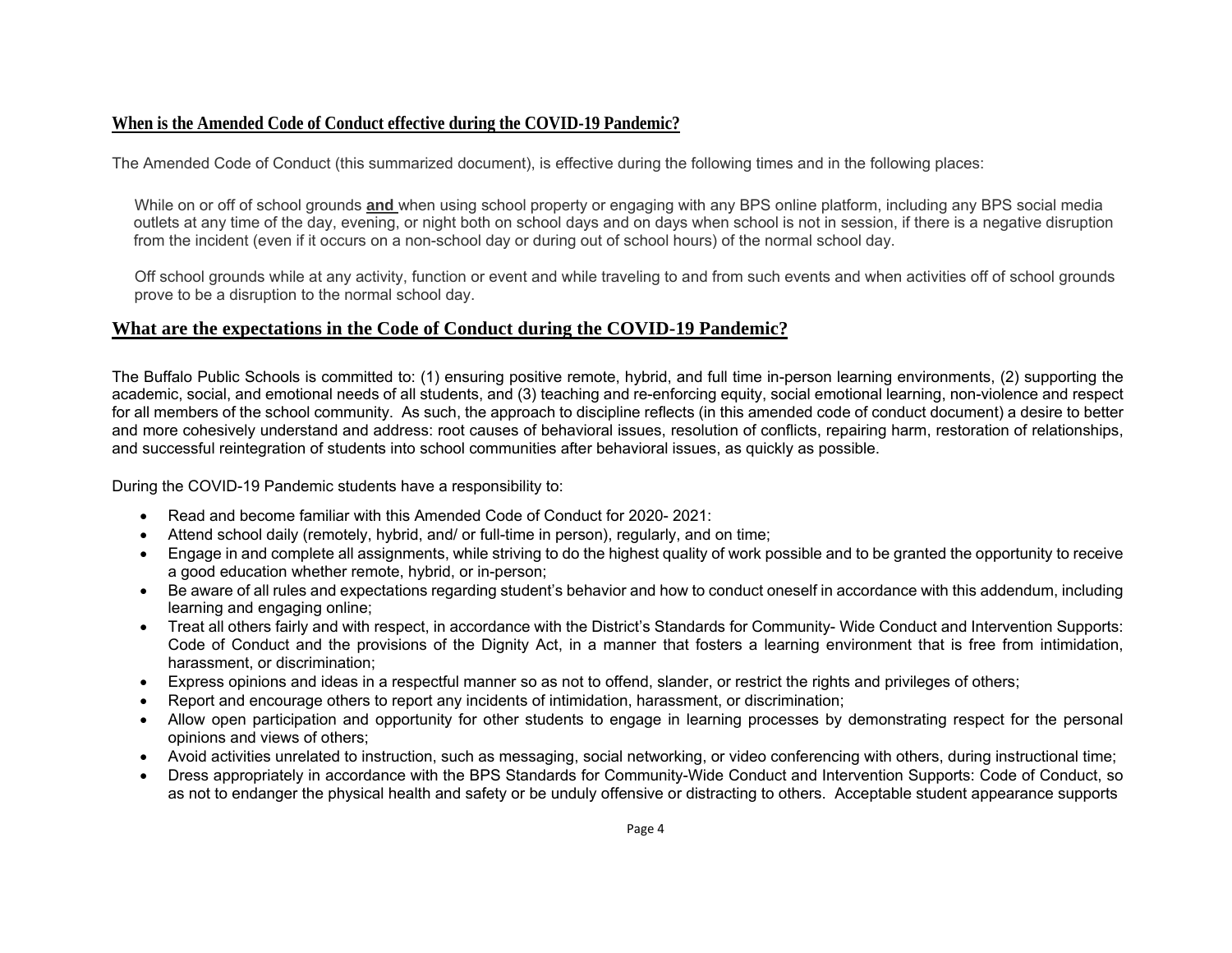a safe and positive learning environment, while minimizing distractions throughout remote learning. Students found to be in violation will, at the discretion of school officials, will be required to:

- <sup>o</sup> Cover up
- o Remove
- <sup>o</sup> Modify

any inappropriate article of clothing and if necessary replace it with acceptable clothing. The determination of whether or not a student is in violation of any portion of this Amended Code of Conduct, will be at the sole discretion of the school's administration. Refusal to comply with the request of school officials, and/ or repeated Student Appearance Code violations may result in progressive disciplinary action.

 Student cameras need to be on during Remote Learning class time. Students and families will be afforded the opportunity to establish an alternate background setting when participating in video conferencing sessions, to provide for privacy and respect. Such setting may include a background free from distractions and inappropriate conduct that would be subject to the contents of the Community-Wide Conduct and Intervention Supports: Code of Conduct.

#### **What are acceptable uses of Information Technology (I.T.)?**

The Buffalo Public School District provides devices and networks for academic use. BPS' will continue to be committed to keeping our student and staff data private and secure with our own protocols as well as following the guidelines set forth in Education Law § 2-d and Part 121 of the Commissioner's Regulations and Federal regulations.

BPS' monitors its devices and networks, in accordance with the Child Internet Protection Act (CIPA), and has safeguards to protect information as it is stored, transmitted, and displayed. Students should have no expectation of privacy when using district devices and networks.

Remote learning and online learning platforms are an extension of the classroom. Students are expected to follow all established school and classroom rules and expectations. The Buffalo Public Schools' reserves the right to suspend account access for students demonstrating inappropriate online behavior and investigate student content on District accounts, devices, and media platforms.

Students are not permitted to use any form of information technology, including their own personal electronic devices, to intimidate, harass or threaten others. This type of harassment is generally referred to as cyberbullying. If a student violates this prohibition, then he/she is subject to discipline under this provision and/or any other provision in the District's *Code of Conduct* that may be applicable to the circumstances involved. Violation of this prohibition may result in temporary confiscation and/or possible inspection of the device or other disciplinary action as outlined in the Student Conduct Code.

*The taking, disseminating, transferring, or sharing of obscene, pornographic, lewd, or otherwise illegal images or photographs, whether by electronic data transfer (wireless communication devices) or otherwise (commonly called texting, sexting, emailing, etc.) may constitute a CRIME under State and/or Federal law.*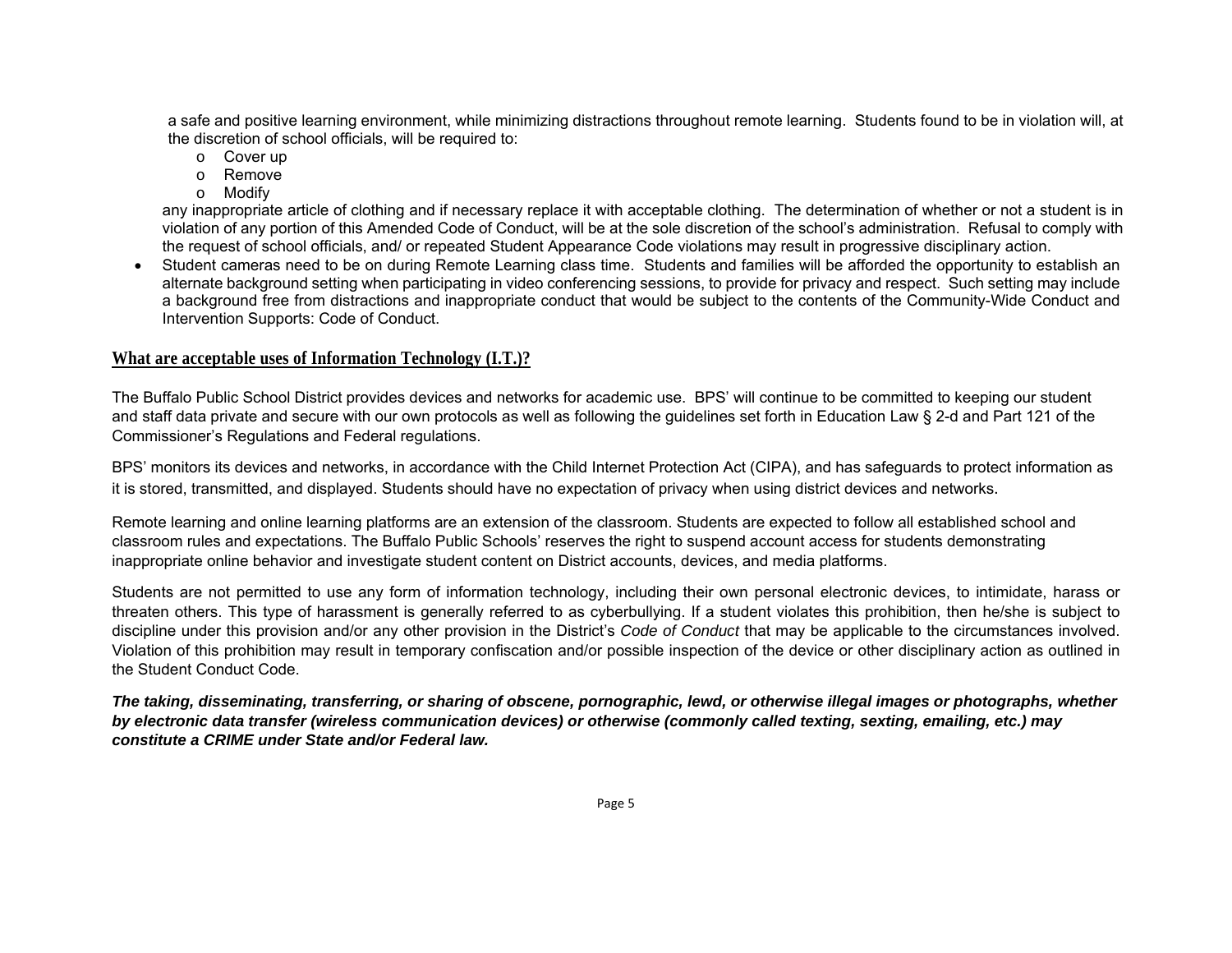*Any person taking, disseminating, transferring, or sharing obscene, pornographic, lewd, or otherwise illegal images or photographs will be subject to the disciplinary procedures of the school district and reported to law enforcement and/or other appropriate state and federal agencies, which may result in arrest, criminal prosecution, and LIFETIME inclusion on sexual offender registries.*

**Police, Law/Enforcement Officials of a Government Agency, School Safety/Security as well as District and School Administrative Staff have authorization to investigate, possess and operate communication equipment for the conduct of appropriate business.** 

#### *While using a District device or platform, students have the responsibility to:*

- 1. Only use your ID and password and not share it with others.
- 2. Only use your own devices and networks for which you have permission to use.
- 3. Not copy, download, install, or distribute software in violation of copyright laws or licensing agreements.
- 4. Not bypass any security system or feature in place to protect, monitor, or restrict access to information.
- 5. Not change, remove, or damage devices, networks, or equipment.
- 6. Report any loss, theft, damage, or unauthorized use of a device or network.

#### **Student Responsibilities:**

**\*All of the below items also apply to district bus transportation\***

#### *During the COVID-19 pandemic, students have a responsibility to:*

a. Wear a face mask or covering (unless the student has a documented medical exemption from wearing a mask), which covers the student's mouth and nose, while in school or on when using bus transportation, on the way to and from school. This requirement may be altered when students are eating meals at school.

*EXCEPTION: Students with a documented medical condition and/or disability may be exempt from wearing a face mask or covering if it would impair their health or mental health, or present a challenge, distraction, or obstruction to education services and instruction. However, such exemptions are subject to approval of the BPS' legal department and the building's principal, upon review of provided documentation, and other additional measures will need to be implemented to ensure safety and wellness.* 

- b. Practice social distancing- maintaining six (6) feet from others while engaged in all school activities, while on school property (buildings, buses, etc.) and twelve feet from others during an activity that involves voice projection (i.e. chorus) and aerobic exercise.
- c. Practice proper hand hygiene by washing hands with soap and water for a minimum of 20 seconds. This should be done before and after all meals, after use of the restroom, and when entering the school building from outside.
- d. Ensure that when it is necessary to cough or sneeze that the student covers their mouth and nose with the inside of the elbow each time that he or she coughs and/ or sneezes (this is called respiratory etiquette).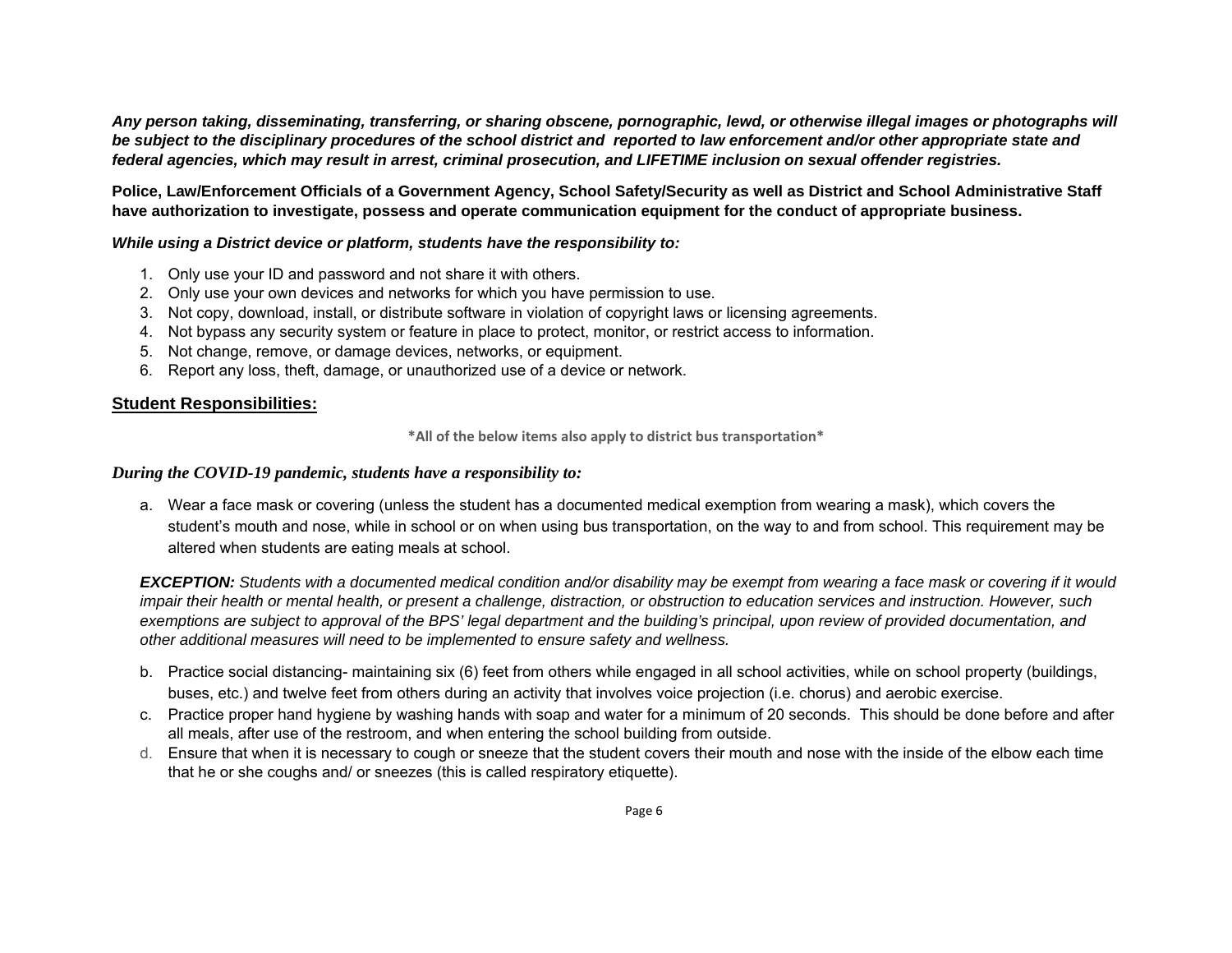#### **Parent/ Caregiver Expectations:**

#### *During the COVID‐19 pandemic, parents/ caregivers are expected to:*

- 1. Send their child to school with a proper face mask or covering to cover mouth and nose.
- 2. Instruct their child to maintain proper social distancing.
- 3. Instruct their child to practice acceptable hand hygiene and cough/sneeze etiquette.
- 4. Reinforce the need to wear a mask at all times (see #1 above).
- 5. Keep their child home if feeling ill and notify the school, of such.
- 6. Share honest reports about their child's health; submission of a daily attestations as required to confirm that their child is not experiencing any COVID-19 related symptoms including that their child: (a) did not leave home with a body temperature above 100°F; (b) has not traveled to designated affected states/areas; and (c) has not been in contact with persons diagnosed with Coronavirus disease.
- 7. Report to the child's teacher if he or she is not feeling well, including but not limited to, cough, shortness of breath or difficulty breathing, fever, chills, muscle pain, sore throat, loss of taste or smell or if they have been exposed to someone who has COVID-19.
- 8. Conduct daily temperature checks of their child, before the child reports to school and provides a daily confirmation that their child's temperature is not higher than 100 degrees Fahrenheit.
- 9. Ensure that their child thoroughly washes his or her hands with soap and water for 20 seconds before leaving home for school.
- 10. Take extra care for all BPS technological tools assigned to their child, and to take deliberate, pre-cautionary measures to ensure that there is no property theft or damage to devices.

## **Staff and School-Based Community Partner Expectations:**

## *During the COVID‐19 pandemic, all BPS staff and school‐based community partners are expected to:*

- 1. Require all persons to maintain proper social distancing.
- 2. Require all persons to wear face masks or coverings and appropriate personal protective equipment for the activity or duty performed.
- 3. Encourage students to wash hands with soap and water for a minimum of 20 seconds.

## **Visitors To Schools:**

Only visitors with scheduled meetings with an employee in the building will be allowed on school property. Visitors will be required to respond to monitoring questions, sanitization of their hands upon entry to the building, and must wear a face mask (covering) at all times. Disposable masks will be available for those who need one.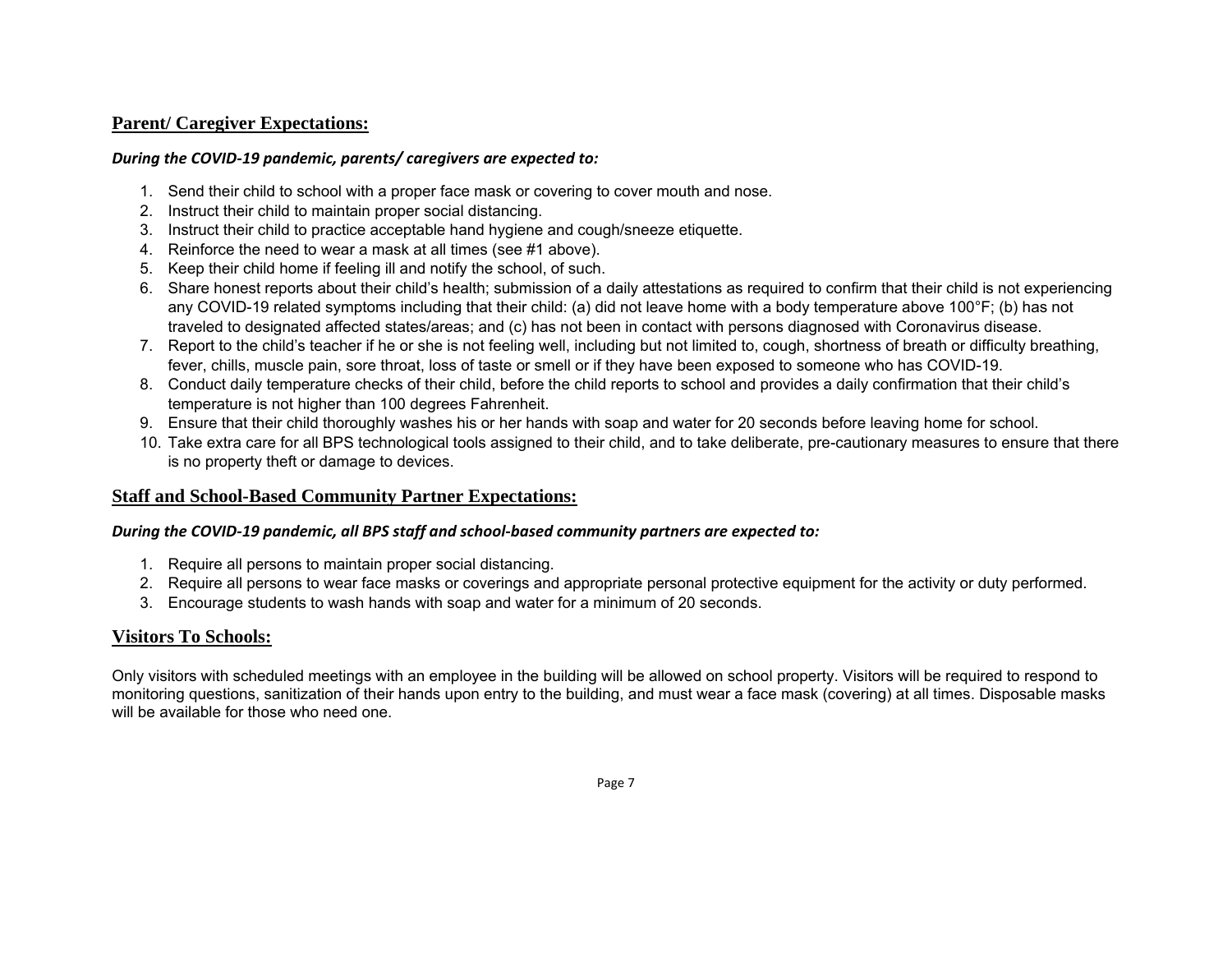#### **Procedures For Amended and Community‐Wide Conduct and Intervention Supports: Code of Conduct Violations:**

The procedures for the District's Community-Wide Conduct and Intervention Supports: Code of Conduct violations apply to this Addendum. As indicated in the District's Community-Wide Conduct and Intervention Supports: Code of Conduct, discipline and behavior management will be progressive and dependent on the type of student misbehavior.

The following updated Behavior Flowchart shall guide the implementation of consequences, taking into account all relevant factors and the age and grade level of the student. They are broken down into three progressive categories:

- *(1) Teacher Managed Behaviors*
- *(2) Minor Incidents (Student Support Team, Community Partner, and/ or School Administrative Team) and*
- *(3) Major Incidents (Building Principal)*

Student violations will be followed up by process and potential consequences. All Due Process rights to students and parents will be applied and a restorative, trauma informed, cultural and linguistically responsive approach will be offered. Necessary conferences and if applicable, educational hearings (as deemed by NYSED Law 3214) will be conducted remotely, particularly when in-person conferencing is prohibited.

Additionally, frequent and/or severe violations of non-compliance with wearing a face mask and/or social distancing, during in-person learning, are likely to result in a student receiving progressive disciplinary actions which may include school suspension, after other interventions and consequences have not resulted in corrective action on the student's behalf.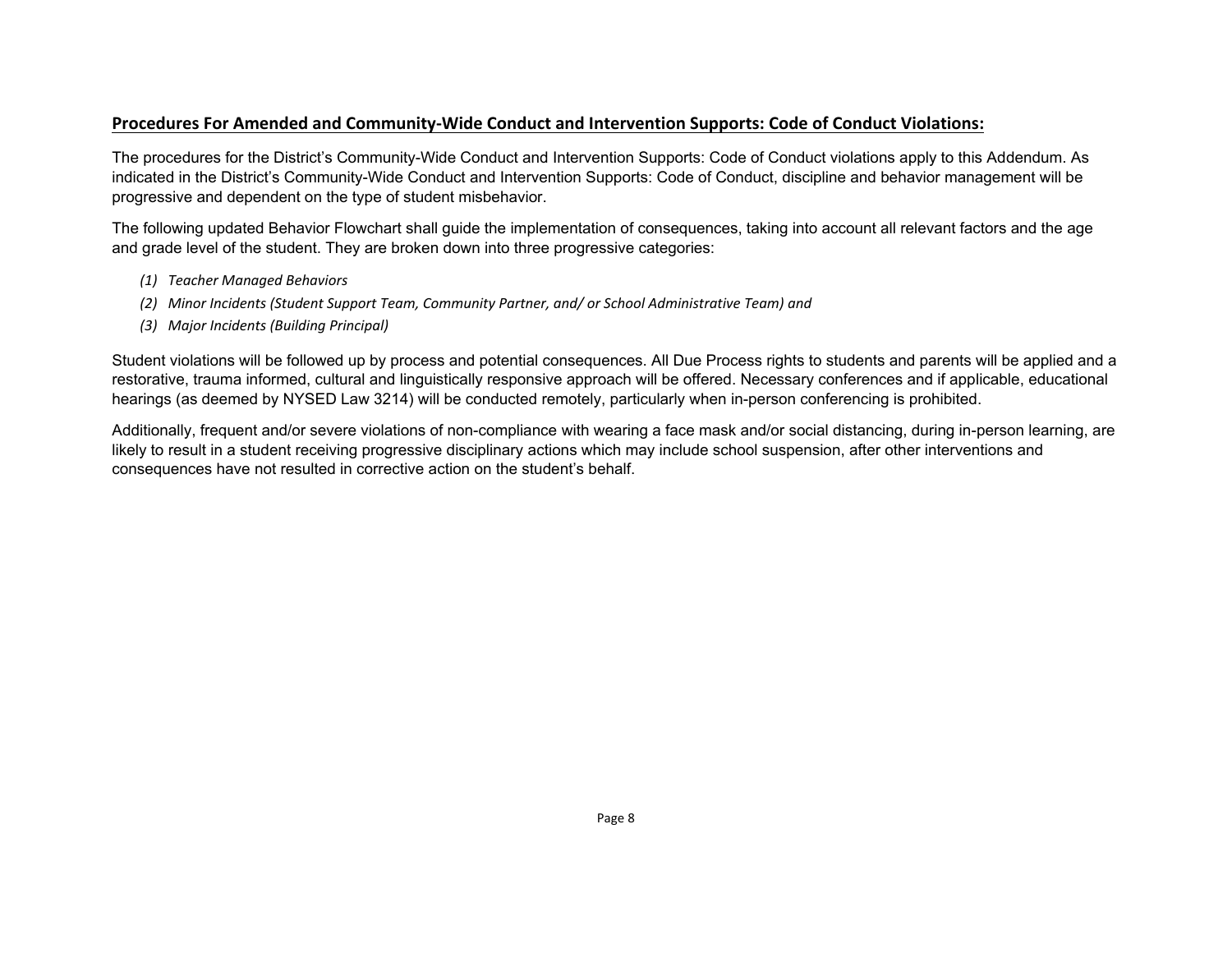## **2020- 2021 Addendum To The BPS Community-Wide Conduct and Intervention Supports: Code of Conduct During the COVID-19 Pandemic Infractions and Progressive Discipline Outcomes in Remote and/ or Hybrid Sessions:**

*It is understood that all outcomes listed below apply to Remote Learning and In-Person learning Sessions, as is outlined.. In the event of a 100% return to school for all students, this Code of Conduct Addendum will apply until the Board of Education approves a more updated document.* 

| <b>BEHAVIOR FLOWCHART (COVID-19 Addendum)</b> |                                  |                                                  |                                                            |  |
|-----------------------------------------------|----------------------------------|--------------------------------------------------|------------------------------------------------------------|--|
|                                               | <b>Teacher Managed Behaviors</b> | <b>MINOR Incidents</b>                           | <b>MAJOR Incidents</b>                                     |  |
|                                               | (Level 1)                        | (Levels 2 and 3)                                 | (Level 4)                                                  |  |
|                                               | <b>Teacher Consequence</b>       | <b>Teacher, SST, Community Partner</b>           | <b>Administrator Consequence- Long Term Suspension</b>     |  |
|                                               | No discipline referral required  | <b>Consequence-Restorative Counseling-L2</b>     |                                                            |  |
|                                               |                                  | $\alpha$ <sup>r</sup>                            |                                                            |  |
|                                               |                                  | <b>Short Term Out Of School Suspension L3</b>    |                                                            |  |
| Remote                                        | <b>Cutting Class</b>             | Misuse of the acceptable uses of the BPS         | Verbally or in writing, threatening or sharing a plan to   |  |
| <b>Learning</b>                               |                                  | technology expectations (see above)              | expose peers or adults to COVID-19                         |  |
| (online)                                      | Teasing students                 |                                                  |                                                            |  |
| behaviors)                                    |                                  | Under the influence of drugs or alcohol          | If a finding of guilty is the result of a Superintendent's |  |
|                                               | Shouting out disruptively        |                                                  | Hearing (for the items below) the result may be:           |  |
|                                               |                                  | Leaving the online classroom without             | expulsion for no less than one calendar year is            |  |
|                                               | Dress Code Violations (wearing   | permission                                       | mandated by New York State Law for Firearm                 |  |
|                                               | distracting or clothing with     |                                                  | Violations; but may be modified on a case by case basis    |  |
|                                               | offensive language)              | Lying to staff                                   | by the Superintendent of Schools or the                    |  |
|                                               |                                  |                                                  | <b>Superintendent's Designee:</b>                          |  |
|                                               | Failure to respond to teacher    | Property Misuse- ex. Unintentional misuse of     |                                                            |  |
|                                               | directions                       | electronic device which may be easily fixed      | Possession of any explosive, including the sale, intent    |  |
|                                               |                                  |                                                  | to sale, distribution, detonation or threat of detonation  |  |
|                                               | Making inappropriate gestures    | First incident of a DASA violation               | of any explosive material or device including              |  |
|                                               | and noises                       |                                                  | firecrackers, smoke bombs, flares, or combustible, or      |  |
|                                               |                                  | Disruption-ex. Student engages in continued      | explosive substances or combination of substance or        |  |
|                                               | Sleeping/head down               | low-intensity, but inappropriate                 | articles, other than a firearm                             |  |
|                                               |                                  | disruption/calling out/talking out of turn after |                                                            |  |
|                                               | Talking or texting during a test | being spoken to by the teacher                   |                                                            |  |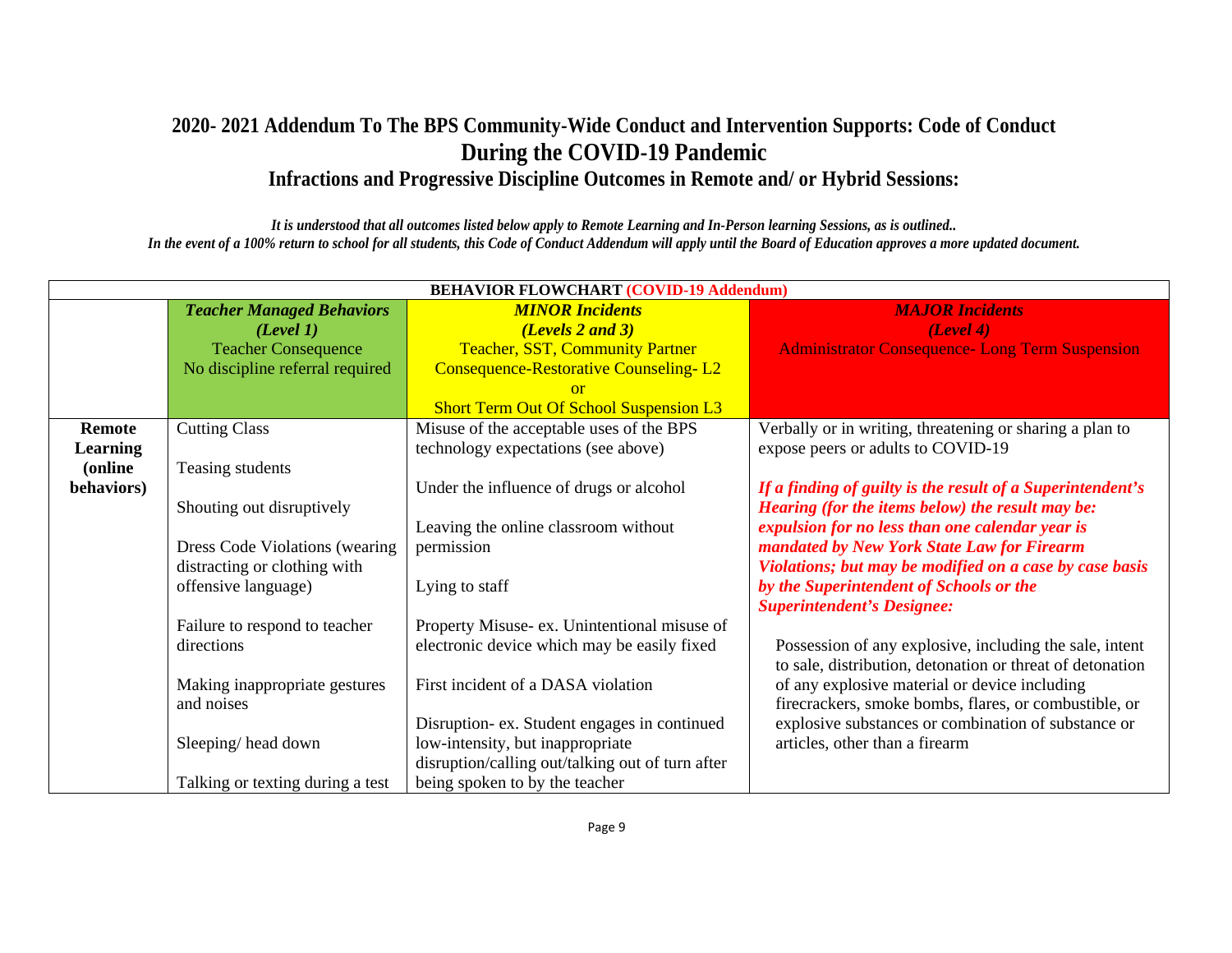|                                                                          | No materials, unprepared for<br>class<br>Using inappropriate language<br>(verbal or written) during class<br>Inappropriate Language- ex.<br>swearing to self or in a casual<br>conversation(non-insult)<br>Defiance/Insubordination-ex.<br>quiet refusal to do work but is<br>not threatening the safety or<br>disruption of the learning of<br>others<br>Choosing not to complete the<br>task at hand |                                                                                                                                                                                                                                                                                                                                                                                                                                                                                                      | Possession of and/ or in photos with firearm(s)- ex.<br>handguns, rifle, shotguns, and bombs on or off of<br>school grounds<br>Possession of and/ or in photos with any other gun<br>types-loaded or unloaded, operable or inoperable,<br>including any object that is a look alike of a gun, other<br>than a firearm; i.e. BB guns, pellet guns, water guns etc.<br>Possession of and/ or in photos with other items being<br>used as weapons                                                                                                                                                                                                                           |
|--------------------------------------------------------------------------|--------------------------------------------------------------------------------------------------------------------------------------------------------------------------------------------------------------------------------------------------------------------------------------------------------------------------------------------------------------------------------------------------------|------------------------------------------------------------------------------------------------------------------------------------------------------------------------------------------------------------------------------------------------------------------------------------------------------------------------------------------------------------------------------------------------------------------------------------------------------------------------------------------------------|--------------------------------------------------------------------------------------------------------------------------------------------------------------------------------------------------------------------------------------------------------------------------------------------------------------------------------------------------------------------------------------------------------------------------------------------------------------------------------------------------------------------------------------------------------------------------------------------------------------------------------------------------------------------------|
| <b>In-School</b><br><b>Behaviors</b><br>(Hybrid and<br><b>Full Time)</b> | Wearing non-medical or non-<br>religious headgear (including<br>the wearing hoods on the head<br>during school hours. Wearing a<br>hood, hat, or other article while<br>participating in a Remote<br>Learning Session is not a<br>disciplinary infraction)<br><b>Cutting Class</b><br>Not wearing a mask<br>Refusing to comply with CDC<br>approved safety measures                                    | Possession of tobacco or vaping devices on or<br>around school property<br>Sexually related activity on school grounds<br>(Grs. PK-4- on an individual basis; may<br>escalate to a Level 4 if deemed as necessary by<br>the School Principal)<br>Physical Horseplay<br>Refusing to wear a mask, after being<br>repeatedly requested to do so ( <b>Principal may</b><br>require that the student be placed on remote<br>learning if the student continuously refuses to<br>engage in safety measures) | Trespassing or breaking and entering on BPS property<br>Willfully and knowingly reports to school sick with<br>COVID-19 symptoms (sore throat, loss of smell/taste,<br>fever over 100 degrees, body aches, dry cough, etc.)<br>Willfully and knowingly reporting to school, during an<br>expected and mandatory quarantine period because the<br>student has been directly exposed to a household member<br>or someone who been diagnosed with COVID-19<br>Verbally or in writing, threatening or sharing a plan to<br>expose peers or adults to COVID-19<br>Intentionally invading an individual's personal space or<br>using any unsafe methods (coughing in another's |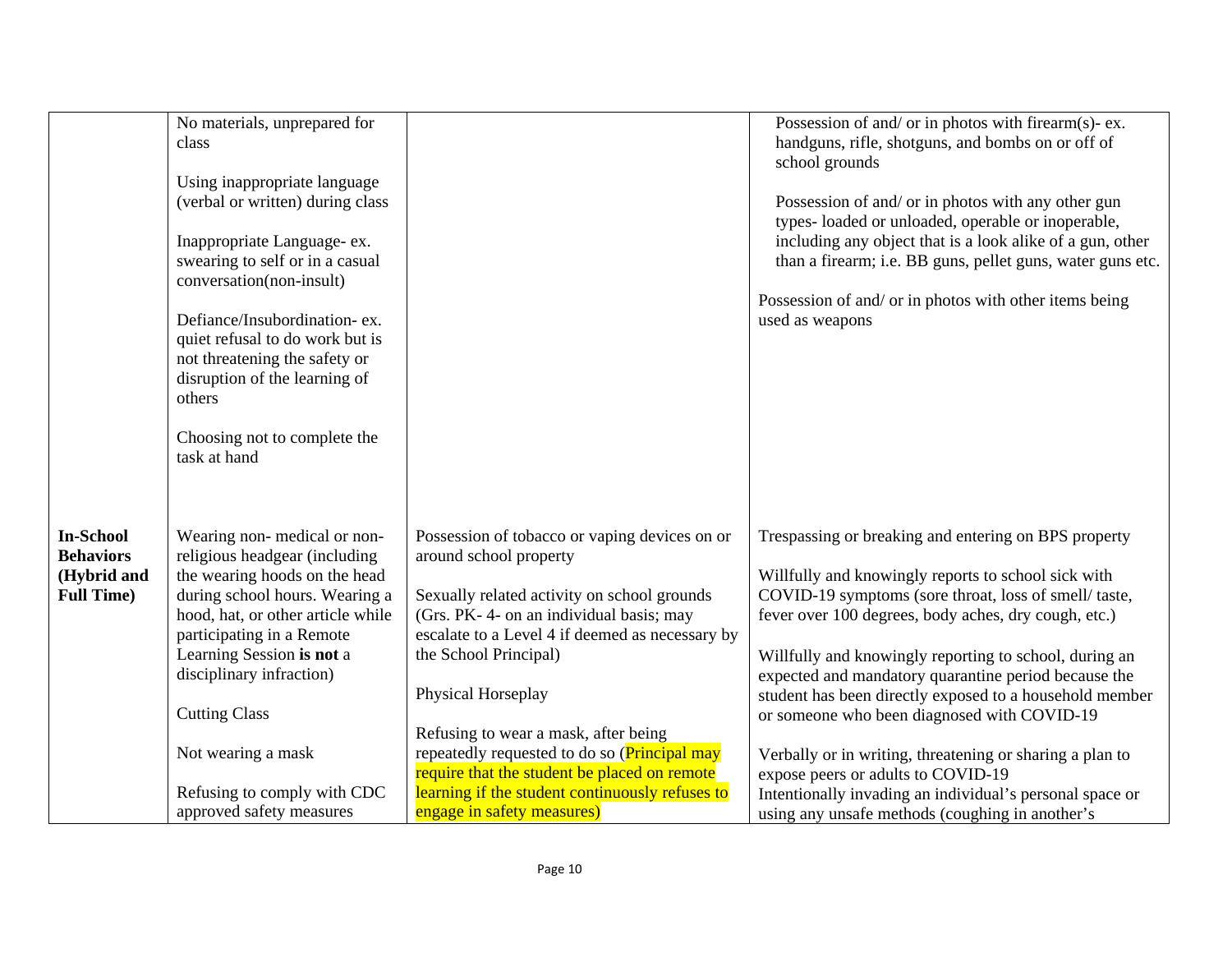| (temperature readings, social<br>direction, spitting on a person, in someone's direction, or<br>Disruption- ex. Student engages in continued<br>on items which they use, or by touching another person)<br>distancing measures)<br>low-intensity, but inappropriate<br>disruption/calling out/talking out of turn after<br>being spoken to by the teacher<br>Continued use of drugs or alcohol after Levels 2 and 3<br>Teasing students<br>interventions have been attempted<br>Shouting out disruptively<br>Continually refusing to comply with CDC<br>approved safety measures (temperature<br>Possession of any explosive, including the sale, intent to<br>sale, distribution, detonation or threat of detonation of any<br>readings, social distancing measures)<br>Dress Code Violations (wearing<br>distracting or clothing with<br>explosive material or device including firecrackers, smoke<br>offensive language)<br>Property Misuse- ex. writing on desks,<br>bombs, flares, or combustible, or explosive substances or<br>combination of substance or articles, other than a firearm<br>electronic device, or walls, but can be easily<br>Failure to respond to teacher<br>cleaned<br>directions<br>If a finding of guilty is the result of a Superintendent's<br>First incident DASA related insults will result<br>Hearing (for the items below) the result may be:<br>in a Restorative Conference with SST<br>expulsion for no less than one calendar year is<br>Making inappropriate gestures<br>mandated by New York State Law for Firearm<br>and noises<br>Skipping detention<br>Violations; but may be modified on a case by case basis<br>Running in the hall<br>by the Superintendent of Schools or the<br>Leaving the brick and mortar classroom<br><b>Superintendent's Designee:</b><br>without permission<br>Sleeping/head down<br>Possession of any explosive, including the sale, intent<br>to sale, distribution, detonation or threat of detonation<br>Talking or texting during a test<br>Lying to staff<br>of any explosive material or device including<br>firecrackers, smoke bombs, flares, or combustible, or<br>Texting inappropriately<br>Physical fighting with both parties willing to<br>participate in a Restorative Conference which<br>explosive substances or combination of substance or<br>will support healing and addressing harm and<br>No materials, unprepared for<br>articles, other than a firearm<br>wrong doing<br>class<br>Possession of and/ or in photos with firearm(s)- ex.<br>handguns, rifle, shotguns, and bombs on or off of<br>Using inappropriate language<br>Physical aggression- ex. Slight bump or push<br>(verbal or written) during class<br>in non-harmful manner with peer<br>school grounds<br>Inappropriate Language- ex.<br>Forgery signing the name of a parent or other<br>Possession of and/ or in photos with any other gun<br>swearing to self or in a casual<br>individual without his or her approval on a<br>types-loaded or unloaded, operable or inoperable,<br>school based document<br>including any object that is a look alike of a gun, other<br>conversation(non-insult)<br>than a firearm; i.e. BB guns, pellet guns, water guns etc |  |  |
|-----------------------------------------------------------------------------------------------------------------------------------------------------------------------------------------------------------------------------------------------------------------------------------------------------------------------------------------------------------------------------------------------------------------------------------------------------------------------------------------------------------------------------------------------------------------------------------------------------------------------------------------------------------------------------------------------------------------------------------------------------------------------------------------------------------------------------------------------------------------------------------------------------------------------------------------------------------------------------------------------------------------------------------------------------------------------------------------------------------------------------------------------------------------------------------------------------------------------------------------------------------------------------------------------------------------------------------------------------------------------------------------------------------------------------------------------------------------------------------------------------------------------------------------------------------------------------------------------------------------------------------------------------------------------------------------------------------------------------------------------------------------------------------------------------------------------------------------------------------------------------------------------------------------------------------------------------------------------------------------------------------------------------------------------------------------------------------------------------------------------------------------------------------------------------------------------------------------------------------------------------------------------------------------------------------------------------------------------------------------------------------------------------------------------------------------------------------------------------------------------------------------------------------------------------------------------------------------------------------------------------------------------------------------------------------------------------------------------------------------------------------------------------------------------------------------------------------------------------------------------------------------------------------------------------------------------------------------------------------------------------------------------------------------------------------------------------------------------------------------------------------------------------------------------------------------------------------------------------------|--|--|
|                                                                                                                                                                                                                                                                                                                                                                                                                                                                                                                                                                                                                                                                                                                                                                                                                                                                                                                                                                                                                                                                                                                                                                                                                                                                                                                                                                                                                                                                                                                                                                                                                                                                                                                                                                                                                                                                                                                                                                                                                                                                                                                                                                                                                                                                                                                                                                                                                                                                                                                                                                                                                                                                                                                                                                                                                                                                                                                                                                                                                                                                                                                                                                                                                                   |  |  |
|                                                                                                                                                                                                                                                                                                                                                                                                                                                                                                                                                                                                                                                                                                                                                                                                                                                                                                                                                                                                                                                                                                                                                                                                                                                                                                                                                                                                                                                                                                                                                                                                                                                                                                                                                                                                                                                                                                                                                                                                                                                                                                                                                                                                                                                                                                                                                                                                                                                                                                                                                                                                                                                                                                                                                                                                                                                                                                                                                                                                                                                                                                                                                                                                                                   |  |  |
|                                                                                                                                                                                                                                                                                                                                                                                                                                                                                                                                                                                                                                                                                                                                                                                                                                                                                                                                                                                                                                                                                                                                                                                                                                                                                                                                                                                                                                                                                                                                                                                                                                                                                                                                                                                                                                                                                                                                                                                                                                                                                                                                                                                                                                                                                                                                                                                                                                                                                                                                                                                                                                                                                                                                                                                                                                                                                                                                                                                                                                                                                                                                                                                                                                   |  |  |
|                                                                                                                                                                                                                                                                                                                                                                                                                                                                                                                                                                                                                                                                                                                                                                                                                                                                                                                                                                                                                                                                                                                                                                                                                                                                                                                                                                                                                                                                                                                                                                                                                                                                                                                                                                                                                                                                                                                                                                                                                                                                                                                                                                                                                                                                                                                                                                                                                                                                                                                                                                                                                                                                                                                                                                                                                                                                                                                                                                                                                                                                                                                                                                                                                                   |  |  |
|                                                                                                                                                                                                                                                                                                                                                                                                                                                                                                                                                                                                                                                                                                                                                                                                                                                                                                                                                                                                                                                                                                                                                                                                                                                                                                                                                                                                                                                                                                                                                                                                                                                                                                                                                                                                                                                                                                                                                                                                                                                                                                                                                                                                                                                                                                                                                                                                                                                                                                                                                                                                                                                                                                                                                                                                                                                                                                                                                                                                                                                                                                                                                                                                                                   |  |  |
|                                                                                                                                                                                                                                                                                                                                                                                                                                                                                                                                                                                                                                                                                                                                                                                                                                                                                                                                                                                                                                                                                                                                                                                                                                                                                                                                                                                                                                                                                                                                                                                                                                                                                                                                                                                                                                                                                                                                                                                                                                                                                                                                                                                                                                                                                                                                                                                                                                                                                                                                                                                                                                                                                                                                                                                                                                                                                                                                                                                                                                                                                                                                                                                                                                   |  |  |
|                                                                                                                                                                                                                                                                                                                                                                                                                                                                                                                                                                                                                                                                                                                                                                                                                                                                                                                                                                                                                                                                                                                                                                                                                                                                                                                                                                                                                                                                                                                                                                                                                                                                                                                                                                                                                                                                                                                                                                                                                                                                                                                                                                                                                                                                                                                                                                                                                                                                                                                                                                                                                                                                                                                                                                                                                                                                                                                                                                                                                                                                                                                                                                                                                                   |  |  |
|                                                                                                                                                                                                                                                                                                                                                                                                                                                                                                                                                                                                                                                                                                                                                                                                                                                                                                                                                                                                                                                                                                                                                                                                                                                                                                                                                                                                                                                                                                                                                                                                                                                                                                                                                                                                                                                                                                                                                                                                                                                                                                                                                                                                                                                                                                                                                                                                                                                                                                                                                                                                                                                                                                                                                                                                                                                                                                                                                                                                                                                                                                                                                                                                                                   |  |  |
|                                                                                                                                                                                                                                                                                                                                                                                                                                                                                                                                                                                                                                                                                                                                                                                                                                                                                                                                                                                                                                                                                                                                                                                                                                                                                                                                                                                                                                                                                                                                                                                                                                                                                                                                                                                                                                                                                                                                                                                                                                                                                                                                                                                                                                                                                                                                                                                                                                                                                                                                                                                                                                                                                                                                                                                                                                                                                                                                                                                                                                                                                                                                                                                                                                   |  |  |
|                                                                                                                                                                                                                                                                                                                                                                                                                                                                                                                                                                                                                                                                                                                                                                                                                                                                                                                                                                                                                                                                                                                                                                                                                                                                                                                                                                                                                                                                                                                                                                                                                                                                                                                                                                                                                                                                                                                                                                                                                                                                                                                                                                                                                                                                                                                                                                                                                                                                                                                                                                                                                                                                                                                                                                                                                                                                                                                                                                                                                                                                                                                                                                                                                                   |  |  |
|                                                                                                                                                                                                                                                                                                                                                                                                                                                                                                                                                                                                                                                                                                                                                                                                                                                                                                                                                                                                                                                                                                                                                                                                                                                                                                                                                                                                                                                                                                                                                                                                                                                                                                                                                                                                                                                                                                                                                                                                                                                                                                                                                                                                                                                                                                                                                                                                                                                                                                                                                                                                                                                                                                                                                                                                                                                                                                                                                                                                                                                                                                                                                                                                                                   |  |  |
|                                                                                                                                                                                                                                                                                                                                                                                                                                                                                                                                                                                                                                                                                                                                                                                                                                                                                                                                                                                                                                                                                                                                                                                                                                                                                                                                                                                                                                                                                                                                                                                                                                                                                                                                                                                                                                                                                                                                                                                                                                                                                                                                                                                                                                                                                                                                                                                                                                                                                                                                                                                                                                                                                                                                                                                                                                                                                                                                                                                                                                                                                                                                                                                                                                   |  |  |
|                                                                                                                                                                                                                                                                                                                                                                                                                                                                                                                                                                                                                                                                                                                                                                                                                                                                                                                                                                                                                                                                                                                                                                                                                                                                                                                                                                                                                                                                                                                                                                                                                                                                                                                                                                                                                                                                                                                                                                                                                                                                                                                                                                                                                                                                                                                                                                                                                                                                                                                                                                                                                                                                                                                                                                                                                                                                                                                                                                                                                                                                                                                                                                                                                                   |  |  |
|                                                                                                                                                                                                                                                                                                                                                                                                                                                                                                                                                                                                                                                                                                                                                                                                                                                                                                                                                                                                                                                                                                                                                                                                                                                                                                                                                                                                                                                                                                                                                                                                                                                                                                                                                                                                                                                                                                                                                                                                                                                                                                                                                                                                                                                                                                                                                                                                                                                                                                                                                                                                                                                                                                                                                                                                                                                                                                                                                                                                                                                                                                                                                                                                                                   |  |  |
|                                                                                                                                                                                                                                                                                                                                                                                                                                                                                                                                                                                                                                                                                                                                                                                                                                                                                                                                                                                                                                                                                                                                                                                                                                                                                                                                                                                                                                                                                                                                                                                                                                                                                                                                                                                                                                                                                                                                                                                                                                                                                                                                                                                                                                                                                                                                                                                                                                                                                                                                                                                                                                                                                                                                                                                                                                                                                                                                                                                                                                                                                                                                                                                                                                   |  |  |
|                                                                                                                                                                                                                                                                                                                                                                                                                                                                                                                                                                                                                                                                                                                                                                                                                                                                                                                                                                                                                                                                                                                                                                                                                                                                                                                                                                                                                                                                                                                                                                                                                                                                                                                                                                                                                                                                                                                                                                                                                                                                                                                                                                                                                                                                                                                                                                                                                                                                                                                                                                                                                                                                                                                                                                                                                                                                                                                                                                                                                                                                                                                                                                                                                                   |  |  |
|                                                                                                                                                                                                                                                                                                                                                                                                                                                                                                                                                                                                                                                                                                                                                                                                                                                                                                                                                                                                                                                                                                                                                                                                                                                                                                                                                                                                                                                                                                                                                                                                                                                                                                                                                                                                                                                                                                                                                                                                                                                                                                                                                                                                                                                                                                                                                                                                                                                                                                                                                                                                                                                                                                                                                                                                                                                                                                                                                                                                                                                                                                                                                                                                                                   |  |  |
|                                                                                                                                                                                                                                                                                                                                                                                                                                                                                                                                                                                                                                                                                                                                                                                                                                                                                                                                                                                                                                                                                                                                                                                                                                                                                                                                                                                                                                                                                                                                                                                                                                                                                                                                                                                                                                                                                                                                                                                                                                                                                                                                                                                                                                                                                                                                                                                                                                                                                                                                                                                                                                                                                                                                                                                                                                                                                                                                                                                                                                                                                                                                                                                                                                   |  |  |
|                                                                                                                                                                                                                                                                                                                                                                                                                                                                                                                                                                                                                                                                                                                                                                                                                                                                                                                                                                                                                                                                                                                                                                                                                                                                                                                                                                                                                                                                                                                                                                                                                                                                                                                                                                                                                                                                                                                                                                                                                                                                                                                                                                                                                                                                                                                                                                                                                                                                                                                                                                                                                                                                                                                                                                                                                                                                                                                                                                                                                                                                                                                                                                                                                                   |  |  |
|                                                                                                                                                                                                                                                                                                                                                                                                                                                                                                                                                                                                                                                                                                                                                                                                                                                                                                                                                                                                                                                                                                                                                                                                                                                                                                                                                                                                                                                                                                                                                                                                                                                                                                                                                                                                                                                                                                                                                                                                                                                                                                                                                                                                                                                                                                                                                                                                                                                                                                                                                                                                                                                                                                                                                                                                                                                                                                                                                                                                                                                                                                                                                                                                                                   |  |  |
|                                                                                                                                                                                                                                                                                                                                                                                                                                                                                                                                                                                                                                                                                                                                                                                                                                                                                                                                                                                                                                                                                                                                                                                                                                                                                                                                                                                                                                                                                                                                                                                                                                                                                                                                                                                                                                                                                                                                                                                                                                                                                                                                                                                                                                                                                                                                                                                                                                                                                                                                                                                                                                                                                                                                                                                                                                                                                                                                                                                                                                                                                                                                                                                                                                   |  |  |
|                                                                                                                                                                                                                                                                                                                                                                                                                                                                                                                                                                                                                                                                                                                                                                                                                                                                                                                                                                                                                                                                                                                                                                                                                                                                                                                                                                                                                                                                                                                                                                                                                                                                                                                                                                                                                                                                                                                                                                                                                                                                                                                                                                                                                                                                                                                                                                                                                                                                                                                                                                                                                                                                                                                                                                                                                                                                                                                                                                                                                                                                                                                                                                                                                                   |  |  |
|                                                                                                                                                                                                                                                                                                                                                                                                                                                                                                                                                                                                                                                                                                                                                                                                                                                                                                                                                                                                                                                                                                                                                                                                                                                                                                                                                                                                                                                                                                                                                                                                                                                                                                                                                                                                                                                                                                                                                                                                                                                                                                                                                                                                                                                                                                                                                                                                                                                                                                                                                                                                                                                                                                                                                                                                                                                                                                                                                                                                                                                                                                                                                                                                                                   |  |  |
|                                                                                                                                                                                                                                                                                                                                                                                                                                                                                                                                                                                                                                                                                                                                                                                                                                                                                                                                                                                                                                                                                                                                                                                                                                                                                                                                                                                                                                                                                                                                                                                                                                                                                                                                                                                                                                                                                                                                                                                                                                                                                                                                                                                                                                                                                                                                                                                                                                                                                                                                                                                                                                                                                                                                                                                                                                                                                                                                                                                                                                                                                                                                                                                                                                   |  |  |
|                                                                                                                                                                                                                                                                                                                                                                                                                                                                                                                                                                                                                                                                                                                                                                                                                                                                                                                                                                                                                                                                                                                                                                                                                                                                                                                                                                                                                                                                                                                                                                                                                                                                                                                                                                                                                                                                                                                                                                                                                                                                                                                                                                                                                                                                                                                                                                                                                                                                                                                                                                                                                                                                                                                                                                                                                                                                                                                                                                                                                                                                                                                                                                                                                                   |  |  |
|                                                                                                                                                                                                                                                                                                                                                                                                                                                                                                                                                                                                                                                                                                                                                                                                                                                                                                                                                                                                                                                                                                                                                                                                                                                                                                                                                                                                                                                                                                                                                                                                                                                                                                                                                                                                                                                                                                                                                                                                                                                                                                                                                                                                                                                                                                                                                                                                                                                                                                                                                                                                                                                                                                                                                                                                                                                                                                                                                                                                                                                                                                                                                                                                                                   |  |  |
|                                                                                                                                                                                                                                                                                                                                                                                                                                                                                                                                                                                                                                                                                                                                                                                                                                                                                                                                                                                                                                                                                                                                                                                                                                                                                                                                                                                                                                                                                                                                                                                                                                                                                                                                                                                                                                                                                                                                                                                                                                                                                                                                                                                                                                                                                                                                                                                                                                                                                                                                                                                                                                                                                                                                                                                                                                                                                                                                                                                                                                                                                                                                                                                                                                   |  |  |
|                                                                                                                                                                                                                                                                                                                                                                                                                                                                                                                                                                                                                                                                                                                                                                                                                                                                                                                                                                                                                                                                                                                                                                                                                                                                                                                                                                                                                                                                                                                                                                                                                                                                                                                                                                                                                                                                                                                                                                                                                                                                                                                                                                                                                                                                                                                                                                                                                                                                                                                                                                                                                                                                                                                                                                                                                                                                                                                                                                                                                                                                                                                                                                                                                                   |  |  |
|                                                                                                                                                                                                                                                                                                                                                                                                                                                                                                                                                                                                                                                                                                                                                                                                                                                                                                                                                                                                                                                                                                                                                                                                                                                                                                                                                                                                                                                                                                                                                                                                                                                                                                                                                                                                                                                                                                                                                                                                                                                                                                                                                                                                                                                                                                                                                                                                                                                                                                                                                                                                                                                                                                                                                                                                                                                                                                                                                                                                                                                                                                                                                                                                                                   |  |  |
|                                                                                                                                                                                                                                                                                                                                                                                                                                                                                                                                                                                                                                                                                                                                                                                                                                                                                                                                                                                                                                                                                                                                                                                                                                                                                                                                                                                                                                                                                                                                                                                                                                                                                                                                                                                                                                                                                                                                                                                                                                                                                                                                                                                                                                                                                                                                                                                                                                                                                                                                                                                                                                                                                                                                                                                                                                                                                                                                                                                                                                                                                                                                                                                                                                   |  |  |
|                                                                                                                                                                                                                                                                                                                                                                                                                                                                                                                                                                                                                                                                                                                                                                                                                                                                                                                                                                                                                                                                                                                                                                                                                                                                                                                                                                                                                                                                                                                                                                                                                                                                                                                                                                                                                                                                                                                                                                                                                                                                                                                                                                                                                                                                                                                                                                                                                                                                                                                                                                                                                                                                                                                                                                                                                                                                                                                                                                                                                                                                                                                                                                                                                                   |  |  |
|                                                                                                                                                                                                                                                                                                                                                                                                                                                                                                                                                                                                                                                                                                                                                                                                                                                                                                                                                                                                                                                                                                                                                                                                                                                                                                                                                                                                                                                                                                                                                                                                                                                                                                                                                                                                                                                                                                                                                                                                                                                                                                                                                                                                                                                                                                                                                                                                                                                                                                                                                                                                                                                                                                                                                                                                                                                                                                                                                                                                                                                                                                                                                                                                                                   |  |  |
|                                                                                                                                                                                                                                                                                                                                                                                                                                                                                                                                                                                                                                                                                                                                                                                                                                                                                                                                                                                                                                                                                                                                                                                                                                                                                                                                                                                                                                                                                                                                                                                                                                                                                                                                                                                                                                                                                                                                                                                                                                                                                                                                                                                                                                                                                                                                                                                                                                                                                                                                                                                                                                                                                                                                                                                                                                                                                                                                                                                                                                                                                                                                                                                                                                   |  |  |
|                                                                                                                                                                                                                                                                                                                                                                                                                                                                                                                                                                                                                                                                                                                                                                                                                                                                                                                                                                                                                                                                                                                                                                                                                                                                                                                                                                                                                                                                                                                                                                                                                                                                                                                                                                                                                                                                                                                                                                                                                                                                                                                                                                                                                                                                                                                                                                                                                                                                                                                                                                                                                                                                                                                                                                                                                                                                                                                                                                                                                                                                                                                                                                                                                                   |  |  |
|                                                                                                                                                                                                                                                                                                                                                                                                                                                                                                                                                                                                                                                                                                                                                                                                                                                                                                                                                                                                                                                                                                                                                                                                                                                                                                                                                                                                                                                                                                                                                                                                                                                                                                                                                                                                                                                                                                                                                                                                                                                                                                                                                                                                                                                                                                                                                                                                                                                                                                                                                                                                                                                                                                                                                                                                                                                                                                                                                                                                                                                                                                                                                                                                                                   |  |  |
|                                                                                                                                                                                                                                                                                                                                                                                                                                                                                                                                                                                                                                                                                                                                                                                                                                                                                                                                                                                                                                                                                                                                                                                                                                                                                                                                                                                                                                                                                                                                                                                                                                                                                                                                                                                                                                                                                                                                                                                                                                                                                                                                                                                                                                                                                                                                                                                                                                                                                                                                                                                                                                                                                                                                                                                                                                                                                                                                                                                                                                                                                                                                                                                                                                   |  |  |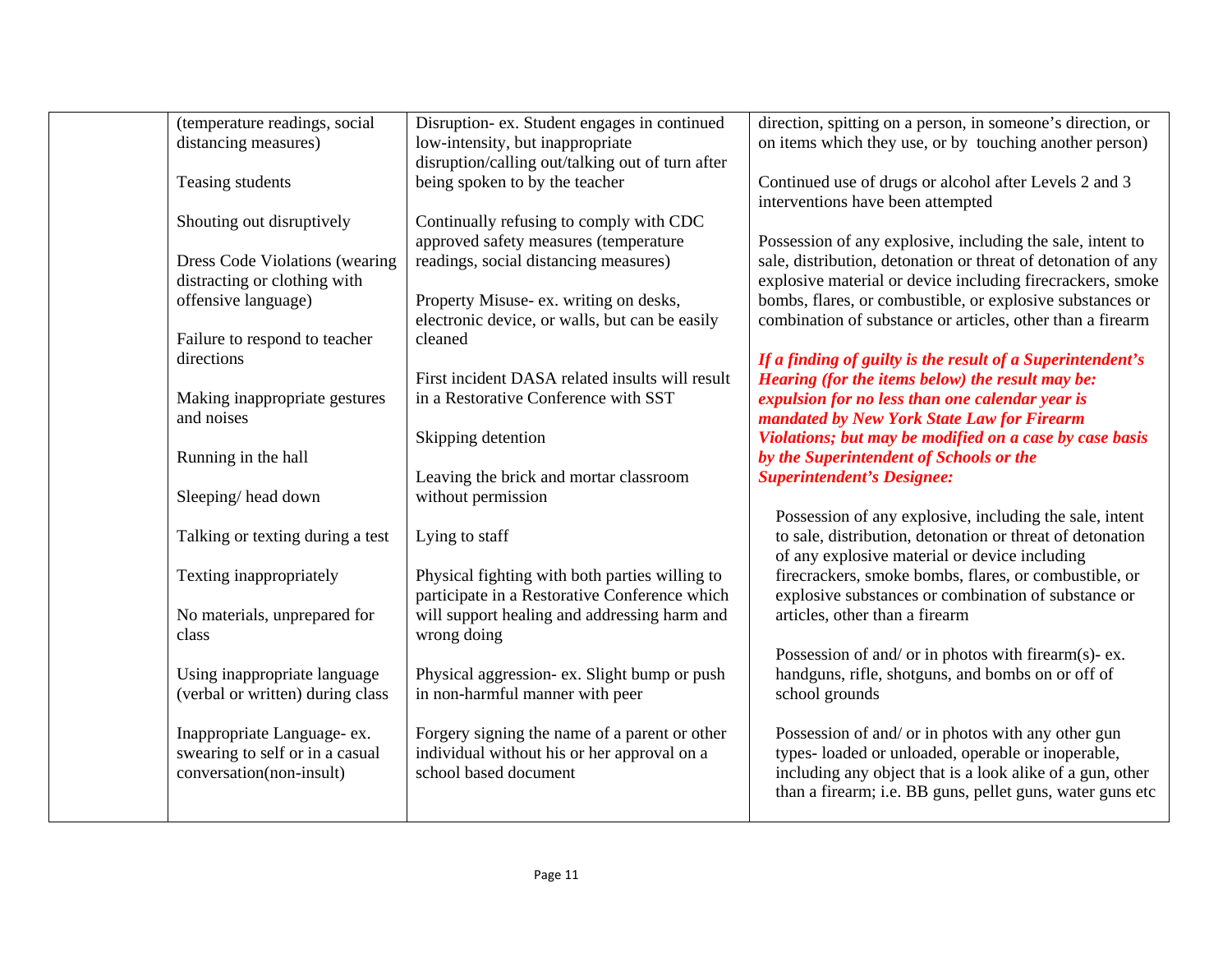| Defiance/Insubordination-ex.<br>quiet refusal to do work but is<br>not threatening the safety or<br>disruption of the learning of | Disruption of class-ex. Continued refusal to<br>follow directions to stop negative behavior<br>after multiple attempts or spontaneous<br>shocking/horrendous disruptions | Possession of and/ or in photos with other items being<br>used as weapons<br>Continued possession of drugs or alcohol                                                                       |
|-----------------------------------------------------------------------------------------------------------------------------------|--------------------------------------------------------------------------------------------------------------------------------------------------------------------------|---------------------------------------------------------------------------------------------------------------------------------------------------------------------------------------------|
| others<br>Choosing not to complete the                                                                                            | Academic misconduct-ex. cheating/plagiarism<br>(PK-Grade 4)                                                                                                              | Possession of a Knife or other Blade                                                                                                                                                        |
| task at hand                                                                                                                      |                                                                                                                                                                          | Possession of Pepper Spray, Mace or similar item<br>Possession, distribution or intent to use, sell or distribute                                                                           |
|                                                                                                                                   |                                                                                                                                                                          | drugs (legal or illegal)<br>Forced sexual activity; including touching (school staff<br>will be required to contact the Buffalo Police Department<br>immediately to report the incident)    |
|                                                                                                                                   |                                                                                                                                                                          | Causing a large disruption to the order of the school<br>Using technology tools (phone or computer) to initiate or<br>attract a disturbance which impacts the school day                    |
|                                                                                                                                   |                                                                                                                                                                          | Theft (Burglary or Larceny; including selling BPS<br>technology/ property- school staff will be required to<br>contact the Buffalo Police Department immediately to<br>report the incident) |
|                                                                                                                                   |                                                                                                                                                                          | Deliberate damage/vandalism of BPS property                                                                                                                                                 |
|                                                                                                                                   |                                                                                                                                                                          | Sexual Activity on school grounds (Grades 5-12)                                                                                                                                             |
|                                                                                                                                   |                                                                                                                                                                          | Attack against an employee or other adult; including<br>striking a staff member who is intervening in a fight or<br>other disruptive activity                                               |
|                                                                                                                                   |                                                                                                                                                                          | Making a Threat against school staff or another adult in<br>the school                                                                                                                      |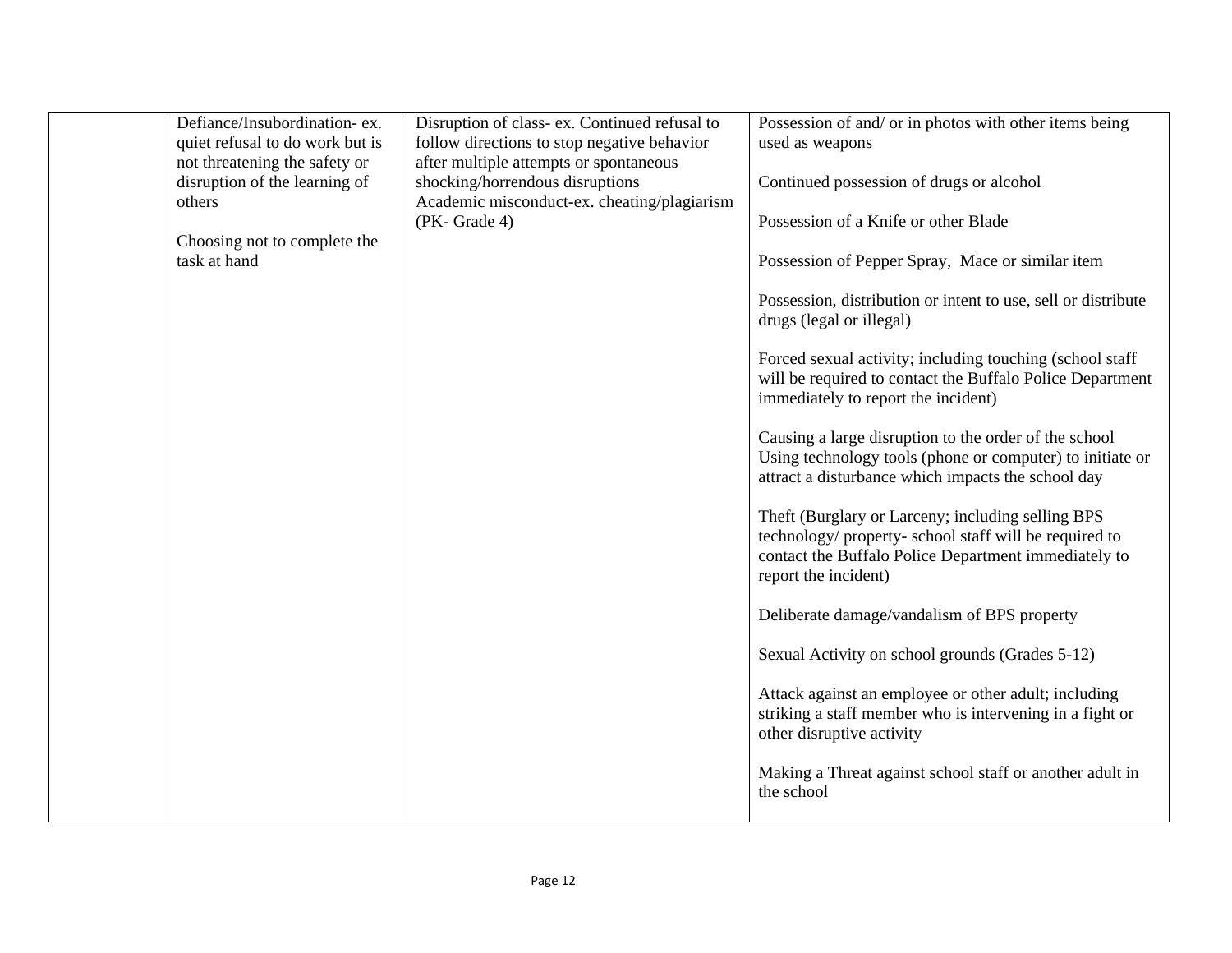| Sexual harassment or unwelcome sexual advances<br>including inappropriate verbal, written, or physical<br>contact                                       |
|---------------------------------------------------------------------------------------------------------------------------------------------------------|
| Continued and dangerous physical fighting (harmful),<br>after Restorative Practice interventions have been<br>attempted and have not been unsuccessful. |
| Assault                                                                                                                                                 |
| Arson (setting fire)                                                                                                                                    |
| Bomb threat                                                                                                                                             |
| Confirmation of dangerous gang related actions                                                                                                          |
| Continued and harmful DASA violations (Bullying;<br>Physical, Cyber, etc.) related insults                                                              |
| Unwarranted PDA- verbal/ written (Public Display of<br>Affection)                                                                                       |
| Use/Possession of contraband: ex. weapon, combustibles,<br>drugs, alcohol,                                                                              |
| Academic misconduct-ex. cheating/plagiarism (Grs. 5-12)                                                                                                 |
| Continual violation of the district's technology policy                                                                                                 |
| Social Media threats (FB, Twitter, Instagram, etc.)-ex.<br>any activity on social media that impacts the educational<br>process                         |
| Cell phone violation- ex. taking a picture, recording or<br>video                                                                                       |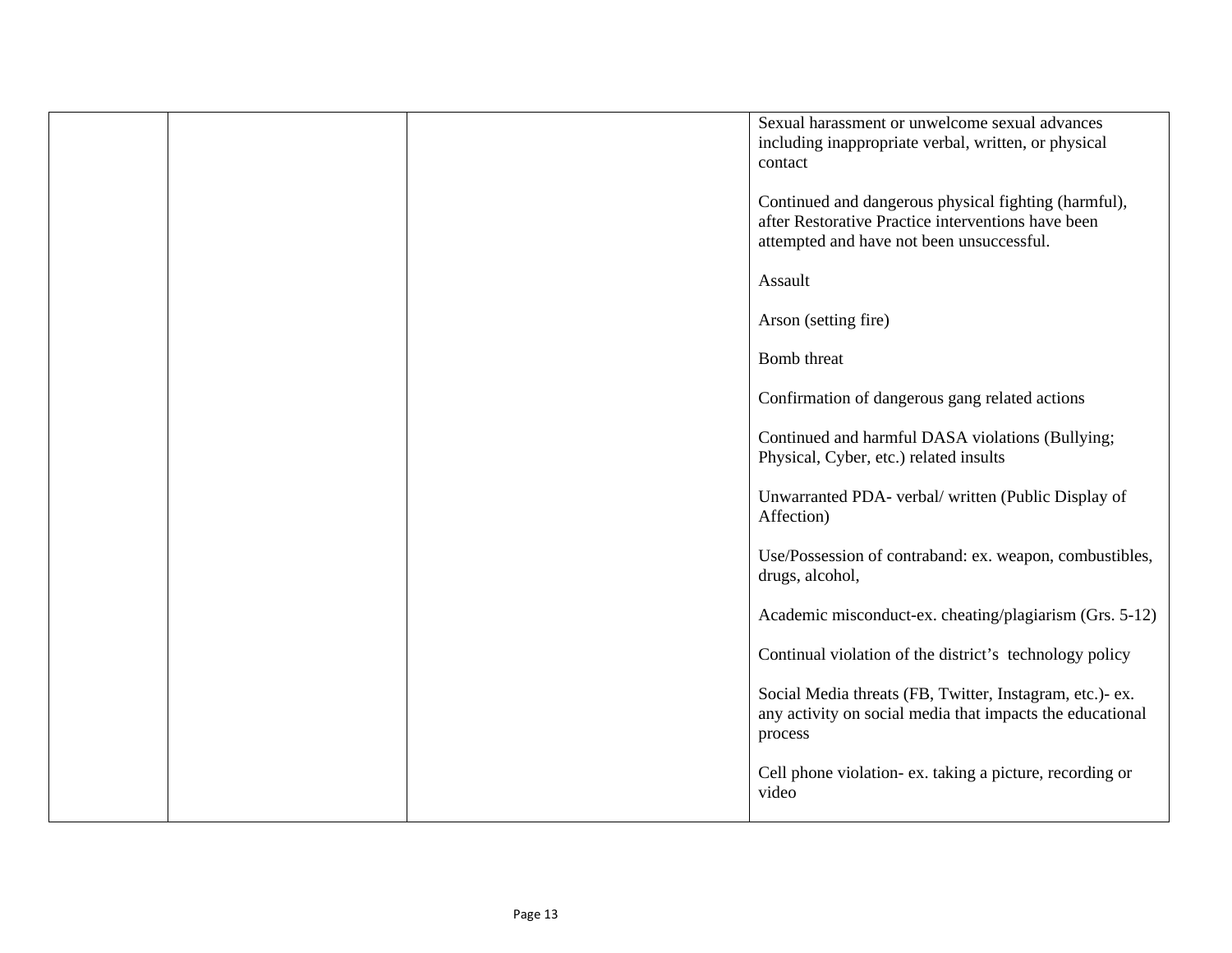|             |                                                        |    |                                                                                                                                                                  |    | Pulling or touching a fire alarm in school                                                                                                               |
|-------------|--------------------------------------------------------|----|------------------------------------------------------------------------------------------------------------------------------------------------------------------|----|----------------------------------------------------------------------------------------------------------------------------------------------------------|
|             |                                                        |    |                                                                                                                                                                  |    | Urinating/defecating anywhere but in the toilet                                                                                                          |
|             |                                                        |    |                                                                                                                                                                  |    | Gambling                                                                                                                                                 |
|             |                                                        |    |                                                                                                                                                                  |    | Putting graffiti on school property                                                                                                                      |
|             |                                                        |    |                                                                                                                                                                  |    | Leaving the Classroom or Building without permission<br>causing an extended interruption of the school day and a<br>potentially dangerous situation      |
|             |                                                        |    |                                                                                                                                                                  |    | Spitting at/on another person                                                                                                                            |
|             |                                                        |    |                                                                                                                                                                  |    | Physical aggression- ex. punching, fighting                                                                                                              |
| Process for | Teacher will privately speak                           | 1) | Teacher may refer student to a member of                                                                                                                         |    | Staff will input an Office Disciplinary Referral (ODR)                                                                                                   |
| discipline  | with the student                                       |    | the school's SST for Restorative                                                                                                                                 |    | into Infinite Campus immediately so that the office can                                                                                                  |
|             | Teacher may contact the parent                         |    | Conferencing                                                                                                                                                     |    | proceed appropriately with the staff member's incident<br>description:                                                                                   |
|             | and/ or caregiver                                      | 2) | Teacher may refer student to the school's                                                                                                                        |    |                                                                                                                                                          |
|             |                                                        |    | community partner for counseling and                                                                                                                             |    | 1) Administrator will facilitates an investigation into the                                                                                              |
|             | Classroom Management with<br>Tele-Coaching Support (if |    | support                                                                                                                                                          |    | incident                                                                                                                                                 |
|             | needed)                                                |    | 3) Teacher may call or email the student's                                                                                                                       |    | 2) Parents will be notified by telephone of the intent                                                                                                   |
|             |                                                        |    | home to share the offense with parent/                                                                                                                           |    | (LTS) as part of the student's due process rights                                                                                                        |
|             | Classroom Teacher discretion                           |    | caregiver.                                                                                                                                                       | 3) | School completes a Long Term Suspension Request                                                                                                          |
|             |                                                        |    | 4) Administrator may request a Guidance<br>Conference to include the parent/<br>caregiver, district administration, family,                                      |    | form (More than 5 days) and faxes it to the Office of<br><b>Pupil Personnel Services</b>                                                                 |
|             |                                                        |    | and the school team to restoratively<br>problem solve concerns.                                                                                                  |    | 4) A letter to parents informing them of a Short Term<br>Suspension for the student, until the Long Term<br>Suspension Request has been approved will be |
|             |                                                        |    | 5) Teacher may request a parent conference<br>through the school's administrative team;<br>student will continue to attend school until<br>the parent conference |    | mailed and given to the student to take home                                                                                                             |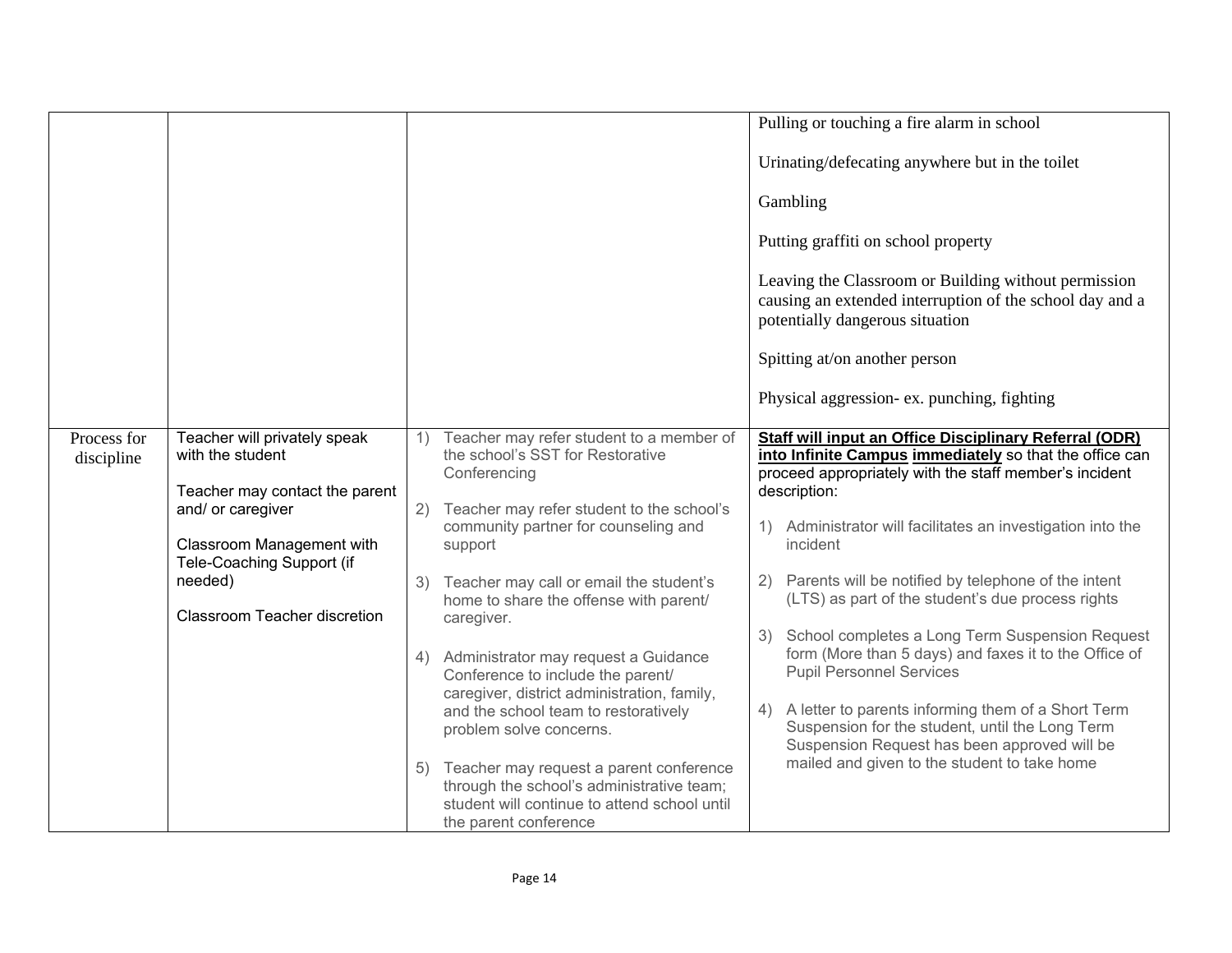|                          |                                      | Teacher may refer the student to a school<br>6)<br>administrator (with an ODR placed in<br>Infinite Campus) for implementation of<br>consequence which may result in a Short<br>Term Out of School Suspension (1-5 days<br>out of school). If there out of school<br>suspension, there will be a written<br>notification to the parent/ caregiver.<br>Parent or caregiver will return the child to<br>school and will participate in a Restorative<br>Welcome Back to The Learning<br><b>Environment Meeting.</b> | The Office of Pupil Personnel Services will schedule a<br>5)<br>Long Term Suspension Hearing if the incident meets<br>the requirement for a Major Offense- Level 4<br>Student will immediately be placed on Home<br>6)<br>Instruction until the NYSED Law 3214 Educational<br>Hearing can be held and it will continue until the<br>student returns to school. |
|--------------------------|--------------------------------------|-------------------------------------------------------------------------------------------------------------------------------------------------------------------------------------------------------------------------------------------------------------------------------------------------------------------------------------------------------------------------------------------------------------------------------------------------------------------------------------------------------------------|----------------------------------------------------------------------------------------------------------------------------------------------------------------------------------------------------------------------------------------------------------------------------------------------------------------------------------------------------------------|
| Possible<br>Consequences | *Verbal correction<br>*Phone call to | *Mediation<br>*Restorative Conferencing                                                                                                                                                                                                                                                                                                                                                                                                                                                                           | *Out of School Long Term Suspension (More than 5<br>days)                                                                                                                                                                                                                                                                                                      |
|                          | parents/caregivers                   | *Detention                                                                                                                                                                                                                                                                                                                                                                                                                                                                                                        | *Welcome Back To School Restorative Conference at the                                                                                                                                                                                                                                                                                                          |
| $*$ All                  | *Email to parents/ caregivers        | *Note to parents/ caregivers                                                                                                                                                                                                                                                                                                                                                                                                                                                                                      | conclusion of the suspension                                                                                                                                                                                                                                                                                                                                   |
| behaviors are            | *Circle Meeting                      | *Community Service                                                                                                                                                                                                                                                                                                                                                                                                                                                                                                | *Parent will accompany student back to school in person                                                                                                                                                                                                                                                                                                        |
| handled on an            | *Peer meditation with peers          | * Call Home to parents/caregivers                                                                                                                                                                                                                                                                                                                                                                                                                                                                                 | or remotely                                                                                                                                                                                                                                                                                                                                                    |
| individualized           | *Have student complete a             | *Guidance Conference                                                                                                                                                                                                                                                                                                                                                                                                                                                                                              | *Restitution-                                                                                                                                                                                                                                                                                                                                                  |
| basis and                | verbal/written explanation and       | *School-Based Community Partner Referral                                                                                                                                                                                                                                                                                                                                                                                                                                                                          | *Behavior Contract                                                                                                                                                                                                                                                                                                                                             |
| support                  | identify a way to repair harm        | *Detention during lunch or after school                                                                                                                                                                                                                                                                                                                                                                                                                                                                           | *Community Based Organization Support to Shorten                                                                                                                                                                                                                                                                                                               |
| provided will            | *Completion of a behavior            | Verbal correction                                                                                                                                                                                                                                                                                                                                                                                                                                                                                                 | *Receive a Disposition After Hearing                                                                                                                                                                                                                                                                                                                           |
| be                       | reflection worksheet or verbal       | *Verbal/written apology                                                                                                                                                                                                                                                                                                                                                                                                                                                                                           | *Bus Suspension                                                                                                                                                                                                                                                                                                                                                |
| progressive.             | discussion on behavior               | *Behavior reflection worksheet                                                                                                                                                                                                                                                                                                                                                                                                                                                                                    |                                                                                                                                                                                                                                                                                                                                                                |
|                          | reflection                           | *Loss of points (if school has a point system)                                                                                                                                                                                                                                                                                                                                                                                                                                                                    |                                                                                                                                                                                                                                                                                                                                                                |
| The following            | *Class Dojo icon update              | *Change in seating                                                                                                                                                                                                                                                                                                                                                                                                                                                                                                |                                                                                                                                                                                                                                                                                                                                                                |
| are suggested            | *Change in seating                   | * Loss of privilege                                                                                                                                                                                                                                                                                                                                                                                                                                                                                               |                                                                                                                                                                                                                                                                                                                                                                |
| results ONLY.            | * Loss of a privilege                | *Parent Conference                                                                                                                                                                                                                                                                                                                                                                                                                                                                                                |                                                                                                                                                                                                                                                                                                                                                                |
|                          |                                      | *In School Suspension                                                                                                                                                                                                                                                                                                                                                                                                                                                                                             |                                                                                                                                                                                                                                                                                                                                                                |
|                          |                                      | *Bus Suspension                                                                                                                                                                                                                                                                                                                                                                                                                                                                                                   |                                                                                                                                                                                                                                                                                                                                                                |
|                          |                                      | *Out of School Short Term Suspension (1-5                                                                                                                                                                                                                                                                                                                                                                                                                                                                         |                                                                                                                                                                                                                                                                                                                                                                |
|                          |                                      | days)                                                                                                                                                                                                                                                                                                                                                                                                                                                                                                             |                                                                                                                                                                                                                                                                                                                                                                |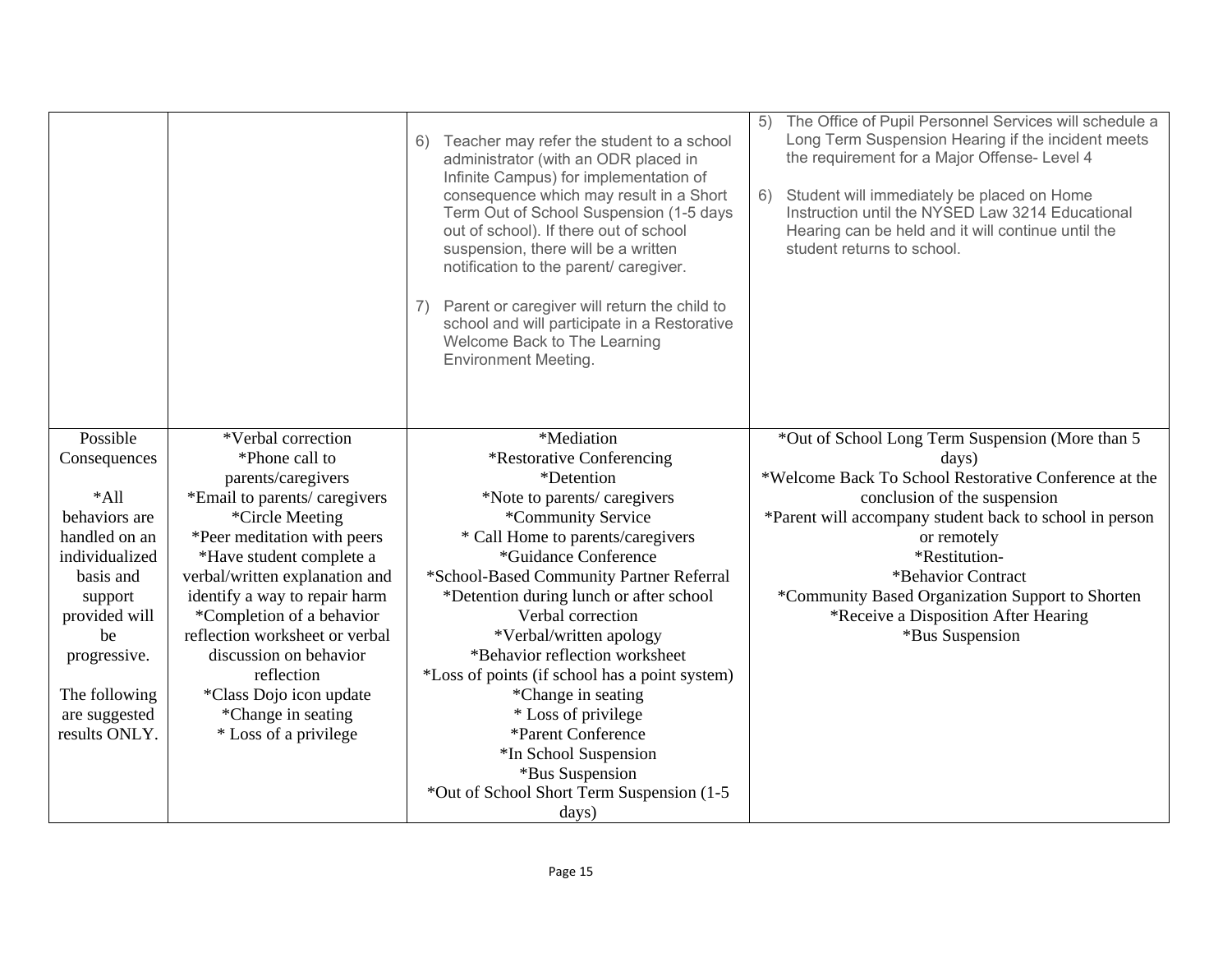|             | It is highly recommended that  | A minor referral is used when an infraction  | A major referral is used when the infraction is very        |
|-------------|--------------------------------|----------------------------------------------|-------------------------------------------------------------|
| Definitions | parents be contacted at this   | requires more than a classroom teacher is    | serious and/ or shows patterns of engaging in dangerous     |
|             | stage to engage their support. | positioned to provide. It may involve        | and highly disruptive behaviors, which are significantly    |
|             |                                | collaborative meetings which may include the | greater than minor offenses. At this level, a Building      |
|             |                                | SST, School and Community based partners;    | Principal's (or his or her designee's) intervention is      |
|             |                                | District Level Administrative Staff, and may | required. Generally, the consequence is likely to result in |
|             |                                | entail making a referral to a member of the  | a student participating in an Educational Hearing.          |
|             |                                | school's administrative team.                |                                                             |
|             |                                |                                              |                                                             |
|             |                                | It is highly recommended that parents be     | It is highly recommended that parents be contacted at       |
|             |                                | contacted at this stage to engage their      | this stage to engage their support.                         |
|             |                                | support.                                     |                                                             |